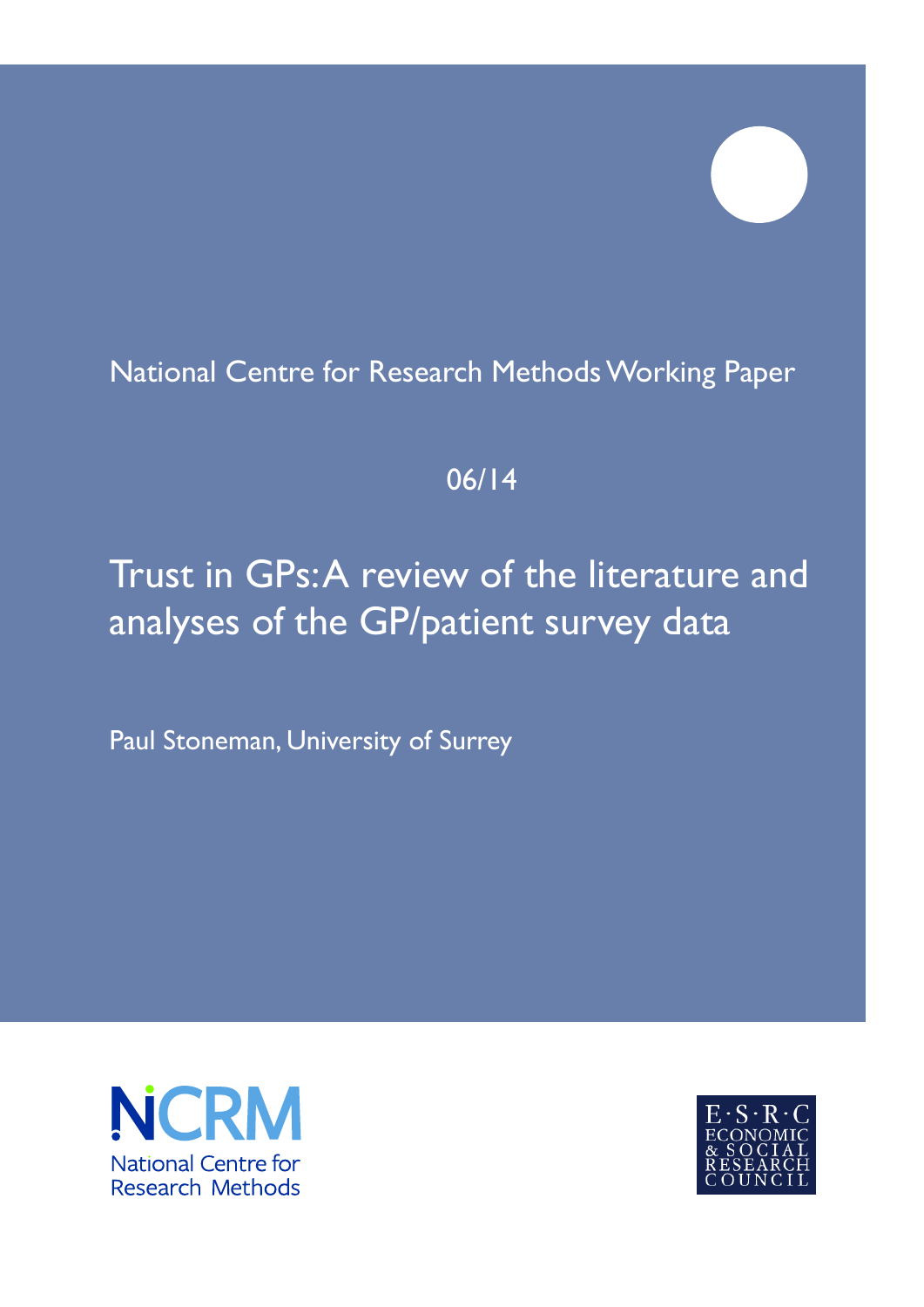# **Trust in GPs: A Review of the Literature and Analyses of the GP/Patient Survey Data**

**Paul Stoneman** [p.stoneman@surrey.ac.uk](mailto:p.stoneman@surrey.ac.uk)

Department of Sociology University of Surrey Guildford Surrey GU2 7XH

**Working Paper. Please do not cite without the author's permission.**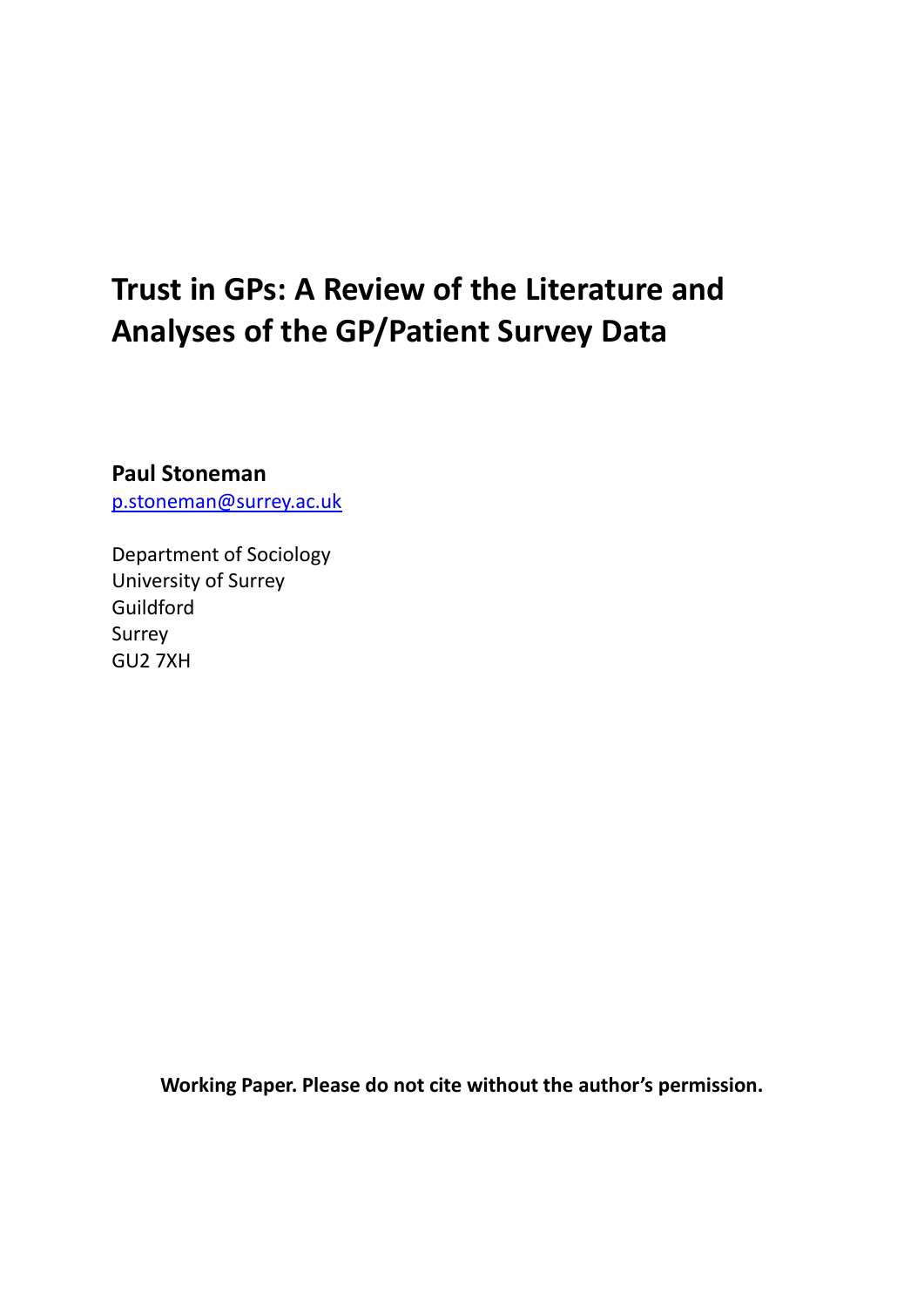#### **1. Introduction**

Trust is a word that we are increasingly using in our social lives: 'I trust you will find these shoes comfortable madam'; 'I trust the postman to deliver the mail on time'; 'I (mistakenly) trust the trains to run on time'; 'I trust my doctor to tell the truth'. Just from these examples, we can see that trust has an evaluative property – it predicts instances of 'good' people or outcomes. But what exactly is trust? When we say that word, what are we actually trying to convey? The trouble with trust is that we know why we need it, when it is possible, and we know when we benefit from it – but we often don't know what it means. Trust relationships are rarely formalised, often leading to ad-hoc definitions and haphazard usages of the word. Nonetheless, despite this conceptual murkiness, research on trust has exploded over the past few decades within the social sciences, and is seen as a central concept to understanding human and organisational relations within the fields of business and management, economics, psychology, social psychology, politics, and sociology (see Cook (ed.) 2001 and Gambetta (ed.) 1988).

Trust within healthcare systems has also been a focus for a considerable amount of research, and has recently in the UK become a topical issue in the light of recent structural changes to the National Health System. Within this context, trust is seen to have an indirect influence on patient wellbeing by promoting the sharing of information from patient to practitioner, increasing adherence to treatment, and increasing the chances of continuity of care with the same practitioner. An understanding of how trust dynamics between patient and practitioner work, therefore, is more than just an intellectual exercise. It is, instead, an intellectual endeavour with important direct implications for how healthcare systems can institute good practices aimed at increasing the trustworthiness of practitioners and, ultimately, successful patient treatment. This research programme, however, is complicated by the number of studies conducted across very different healthcare settings. Inferences about the primary explanations accounting for low or high trust in health practitioners will be, at least in part, dependent upon the country and type of healthcare system the study takes place within, as well as numerous contextual factors relating to the type of practitioner seen and for what reasons.

The purpose of this paper is to initially review the conceptual landscape of trust within the social sciences in order to highlight under what circumstances trust becomes a crucial concern for human interactions. From this basis, the concept of trust is unpacked alongside similar concepts, such as confidence, and goes on to explore trust within the context of a salient concern with the UK health profession, that is, trust between patients and general practitioners (GPs). As will be demonstrated, issues of trust are heightened under greater situations of vulnerability and uncertainty, which means that health researchers interested in trust between patients and GPs need to be sensitive to the types of medical conditions patients have when examining trust in patient/GP relationships. Building on recent focus group work in the UK specifically designed to explore issues of trust with patient/GP relations (Wiles 2014), and using data from the GP/Patient Survey, a set of multivariate analyses are employed to explain levels of perceived trustworthiness in GPs. The results outline the relative impact that patient characteristics, interactional histories, and GP characteristics have on levels of trust, with strong support given to the role of continuity of care as well as GP specific qualities.

#### **2. Defining Trust**

Within the social science, trust has been defined as an inductive expectation (Gambetta 1988), as risktaking behaviour (Luhmann 1979) and as morality (Fukuyama 1995). It is often the case, however, that trust is left undefined meaning that our usage of the word often lacks precision. Part of the reason for this is that, conceptually speaking, trust has many cousins with it being closely related to other terms such as 'faith' and most notably 'confidence' (for example Gambetta 1988: 7). According to the Oxford English Dictionary, faith is defined as 'trust or confidence'; confidence is defined as a 'firm trust or belief'; and trust itself is defined as 'confidence in the truth of anything; resting on the integrity of another; faith; hope'. Not surprisingly, then, little consensus exists within academic circles as to what trust actually means. As Barber (1983: 7) identifies, "in both serious social thought and everyday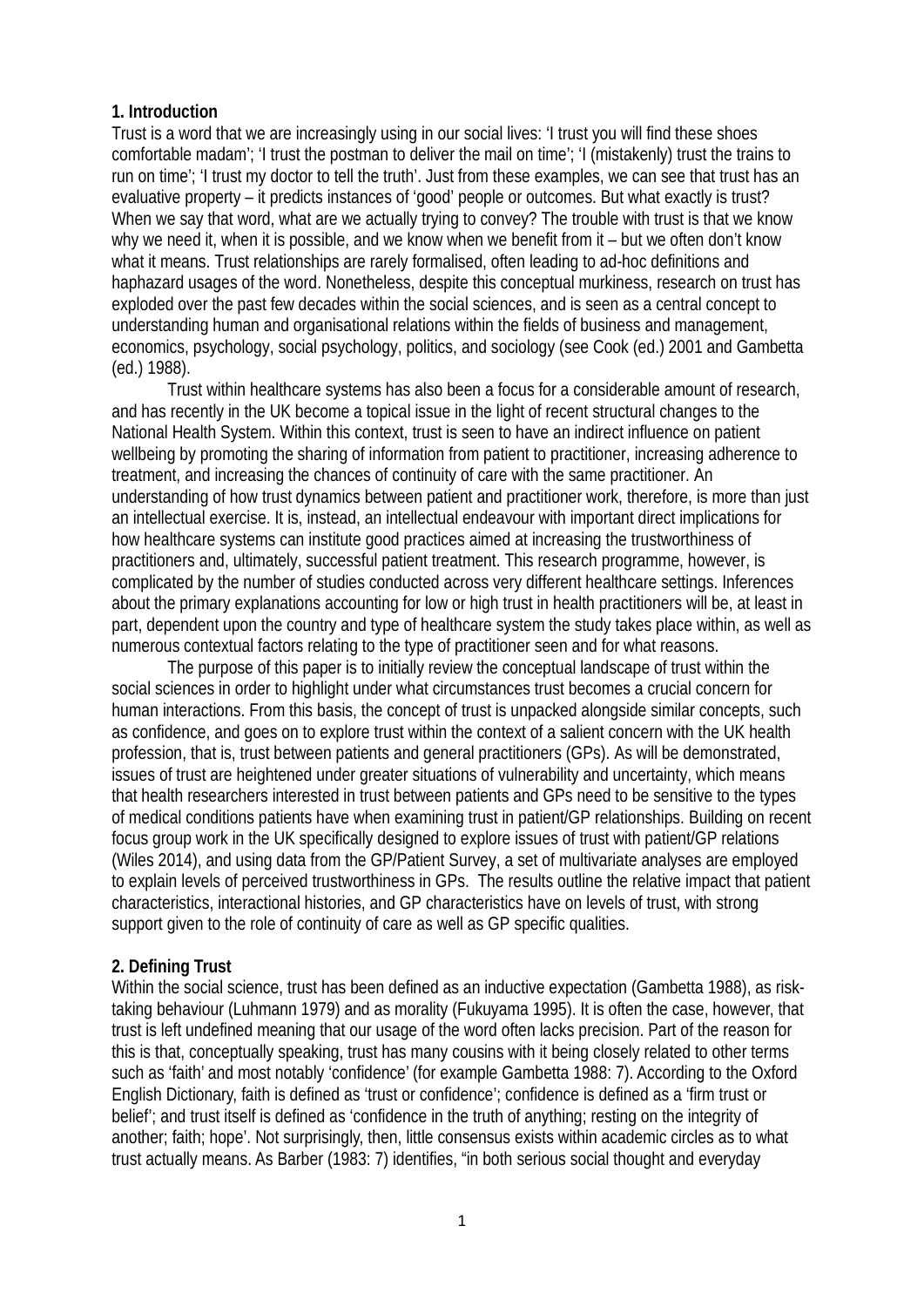discourse, it is assumed that the meaning of trust and of its many apparent synonyms is so well known that it can be left undefined or to contextual implications".

When definitions are offered, scholars tend to focus on the general positive or negative conditions which make trust necessary. Baier (1986: 10), for example, defines trust as "accepted vulnerability to another's possible but not expected ill will (or lack of good will) towards one". Warren similarly defines trust as "a judgment, however tacit or habitual, to accept vulnerability to the potential ill will of others by granting them discretionary power over some good" (Warren 1999: 311). Both scholars stress the vulnerability to ill will as an antecedent condition for trust, but others have also stressed the positive assumptions of shared values that under-gird trusting relationships. For example, Fukuyama defines trust as "the expectation that arises within a community of regular, honest, and cooperative behavior, based on commonly shared norms, on the part of other members of the community" (Fukuyama 1995: 26). Likewise, Elster (1989) posits trust as the "ability to make credible promises" when an individual is "part of a code of honour" (1989: 274–5). Giddens formalises this view more specifically by seeing trust as "confidence in the reliability of a person or system, regarding a given set of outcomes or events, where that confidence expresses a faith in the probity or love of another, or in the correctness of abstract principles…" (Giddens 1990: 34). In contrast to vulnerability, then, these scholars focus on the importance of shared norms as the basis for trust to develop. As such, they are institutional in nature, whereby trust emerges as a property of (i) the nature of formalised power relationships between actors, and/or (ii) an agreement on the rules and expectations of the relationship.

The conditions under which trust becomes a psychological or rational necessity, however, should not be confused with the factors that make others seem *worthy* of our trust. Indeed, the 'conceptual slippage' between trust and trustworthiness is something that pervades the social sciences (Hardin 2002). As a corrective, some rational choice approaches argue that we only find others worthy of our trust when we believe that our interactions with them will serve our own interests. For example, Hardin (1999) argues that "to say that I trust you means I have reason to expect you to act for your own reasons as my agent with respect to the relevant matter. Your interest encapsulates my interest" (Hardin 1999: 26). An important development within this 'encapsulated interest' account is that trust, as a rational belief, will only be formed when specified in relation to a particular outcome, that is, X trusts Y *to do Z*. On this reading, it makes little sense to talk of trust in GPs in general, for example, but perhaps makes more sense to talk of trust in GPs to respect patient confidentiality.

#### *2.2 Trustworthiness and Confidence*

Scholars have also argued that a further conceptual slippage prevalent in the social sciences which needs tidying up is between confidence and trust (Baier 1986; Hollis 1998; Stoneman 2008). This issue is succinctly revealed when considering more closely the conditions under which scholars believe others to be trustworthy. Broadly speaking, two positions are offered. First, scholars like Hollis argue that being trustworthy is to recognise that "a promise should be kept simply because a promise has been made." (1998: 20). Similarly, Dasgupta (1988: 53-4) states that trustworthiness is "a person's overall disposition, his motivation, the extent to which he awards importance to his own honesty." Both Hollis' and Dasgupta's definitions reduce trustworthiness to the presence of non-selfish motives or "internal values" (Ahn 2002: 1). Gambetta and Hardin, in contrast to Hollis and Dasgupta, offer instances of procedural rationality with primacy given to the role of "extrinsic incentives" (Kreps 1997: 18). Gambetta (1988: 16) argues that trustworthiness is a belief in "the probability that [another] will perform an action that is beneficial or at least not detrimental…is high enough to consider engaging in some form of cooperation with him", while Hardin (2002: 28) defines trustworthiness as "the capacity to judge one's interests as dependent on doing what one is trusted to do."

By focusing on "probability" and "capacity" of a relevant other to act in an appropriate way, Gambetta and Hardin posit behavioural regularity, or at the very least behavioural *predictability*, as the crux of making others trustworthy, whereas Hollis and Dasgupta by focusing on "promise keeping" and "motivation" posit virtues of character. Of course, the two positions are not necessarily mutually exclusive: a person might adopt a behavioural regularity or tendency because their internal value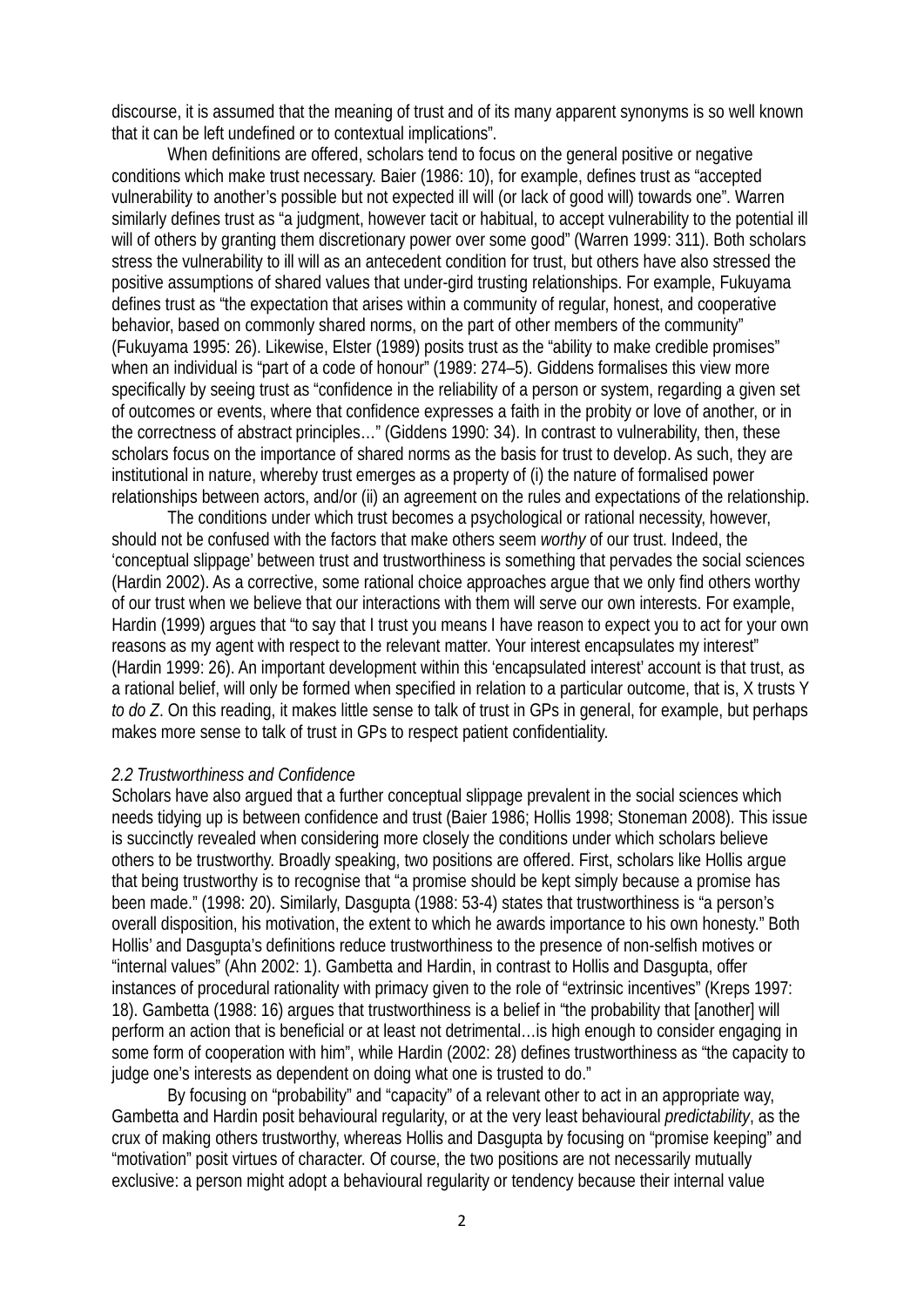system motivates them towards promise keeping. However, any given behaviour is potentially compatible with a divergent range of motivational factors, some of which might be driven by externally generated strategic concerns (as opposed to an internalised value to keep promises). So while people can act in a way that satisfies our interests, the reasons behind the formation of the intention to do so is not always clear. As such, we rely on various cues which signal to us that the relevant other is trustworthy. When looking to trust another, we need these cues to indicate that not only will this person behave in line with our expectations, but they will also do so for the right reasons. Whether the decisions behind military interventions are done for humanitarian reasons or wider strategic reasons, for example, is a fundamental concern when evaluating the trustworthiness of political leaders. And here we can invoke the language of Baier (1986) to finesse the difference between having confidence in someone and finding them trustworthy: confidence is only disappointed, while trust can be betrayed (Baier 1986: 235). What this illuminates is the normative underpinnings to relationships of trust (Stoneman 2008). We are betrayed when someone fails to do something they *ought* to have done. As the old saying goes, trust is easy to break and hard to mend, and it is the potential for being betrayed that forces all of us to be careful in who we trust and when.

Motives, then, or more accurately our perception of the underlying motives of others, ought to be a central concern for trust research, and any explanations of why others are deemed trustworthy or not need to account for the mechanisms by which honesty and promise keeping are generated as well as how these virtues are communicated. This has led scholars, particularly in the field of psychology, to examine symbols, gestures, and observable characteristics, in addition to expressed intentions and demonstrable behaviour, as key features of deciding who is trustworthy (Cook 2001).

#### **3. The Trustworthiness of GPs**

As previously outlined, the mechanisms by which we find others trustworthy are located within institutional and interactional factors which determine the nature of the trust relationship (power, roles and rules) and the extent to which confidence can be built and signals of underlying motives can be evaluated. In terms of healthcare provision within democratic societies, there exist general institutional arrangements which create a need for trust between patients, practitioners, and policymakers. Underpinned by welfare systems, many liberal democratic governments across the world hold an implicit contract with their citizenries stipulating that, from cradle to the grave, the state will provide for the basic needs of its people, including basic healthcare. This democratic obligation requires governments to adequately fund and resource the healthcare system, for the system to be competently managed, and for the practitioners to diligently care for the needs of patients. It is in relation to this final responsibility where issues of trustworthiness become a pressing concern. For many citizens, the first point of contact of the healthcare system is a person's local general practitioner. The need for interpersonal trust with GPs is heightened by the fact that the relationship is established on the medical vulnerability of the patient which exposes the superior information and knowledge of the GP (Calnan et al. 2004). But as well as these general institutional arrangements, for many patients there will be an ongoing need to rely on a GP for medical advice and support, and it is the strong interactional nature of this relationship which brings forth issues of trustworthiness (Baker et al. 2003)

Currently, issues of risk have been heightened in the UK in relation to GP/Patient relationships that will have a direct impact upon the institutional arrangement, the ability to establish ongoing interactions with the same GP, and also the ability for GPs to signal trustworthy qualities. Specifically, the changing organisational structure and role of GPs has raised the question of whether the 'new deal' will increase the potential for conflicts of interest on the part of the GP as surgeries take control, and thus are held accountable for, budgetary issues. Concerns have also been raised regarding the pressures of time and stress and their knock-on effect for patient care as GPs take on the burden of extra administrative duties (RCGP 2013). In both cases, it is easy to see how the motivational factors behind medical decisions from GPs could alter, as well as their capacity to effectively carry out their work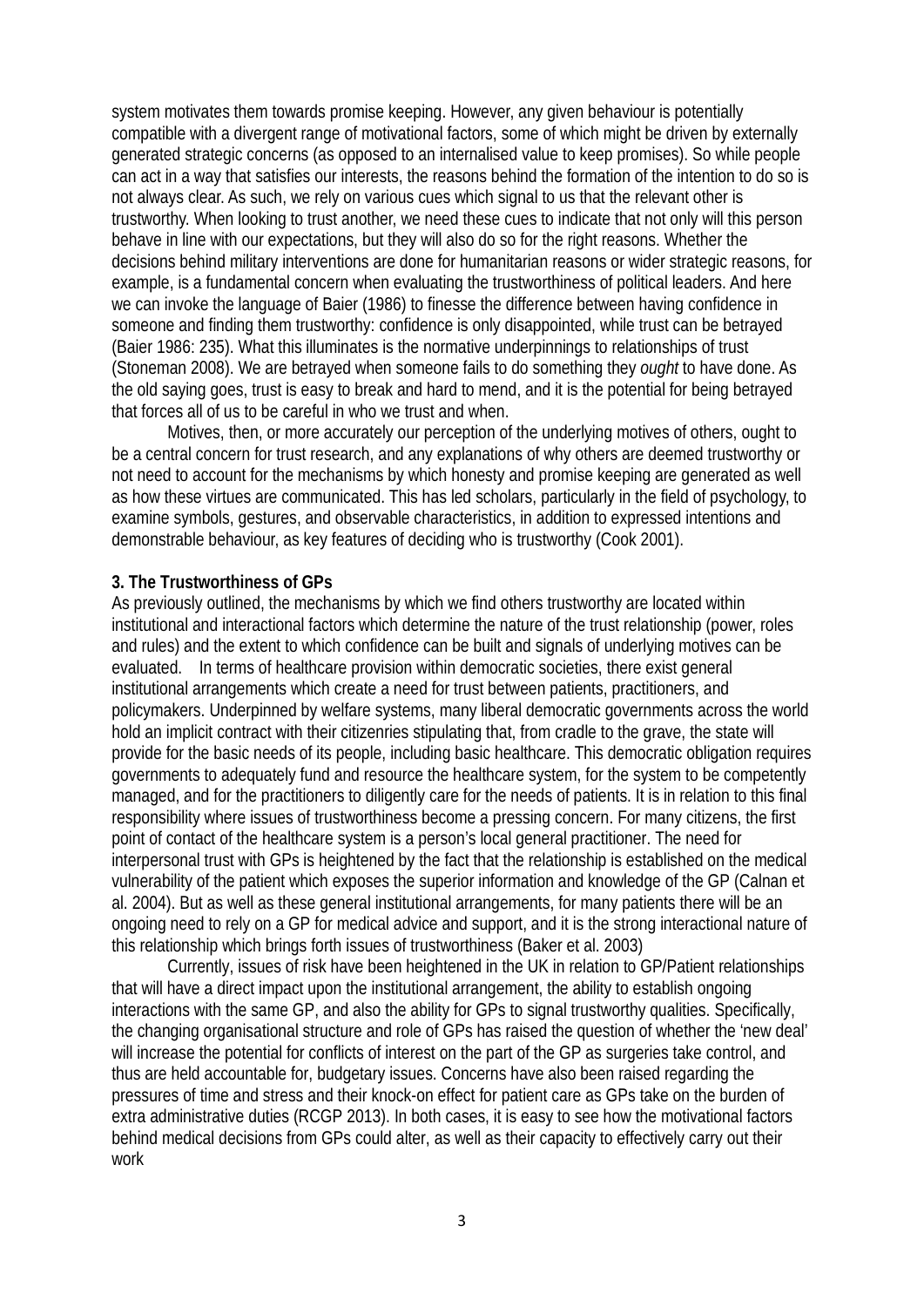#### *3.1 Empirical Studies of Trust in GPs*

A great deal of literature on trust places emphasis on retrospective evaluations of behaviour/performance as key explanations for the trustworthiness of others, be that trust in public institutions such as government (Nye et al. 1997), the media (Ladd 2010), the banking/finance sector (YouGov 2013), or more targeted groups such as politicians (Pattie and Johnston 1997), journalists (Fielden 2011) or health professionals (Calnan and Rowe 2008). A consistent finding across studies into the trustworthiness of GPs is that patient satisfaction of previous treatment highly correlates with trust indicators (Thom and Ribisi 1999), a not so surprising finding given the close conceptual relationship that confidence has with trust. However, studies analysing trust between patients and healthcare practitioners are conducted in a number of different healthcare settings. Divergence in the literature occurs in relation to:

- a) the health care system the interaction takes place within, with most studies coming from the USA and other prominent studies from Canada, the UK, Australia and across the European continent (Calnan and Rowe 2008);
- b) the type of practitioner seen (local doctor, specialist, or hospital doctor for example);
- c) the type of patient being seen, with many studies focusing on patients suffering from one underlying medical condition (for example cancer or back problems);
- d) the type of sample the results are generated from, with many studies using purposive sampling techniques from targeted clinics and sometimes with a specific sub-population in mind (for example women or the over 65s).
- e) the survey instrument used to measure trust in doctors.

On this last point, aside from the different empirical referents of the survey question (such as trust in local doctor; trust in specialist etc.) survey questions are also 'diffused' in nature, that is, they ask respondents about GPs in general; sometimes they are 'specific' in that they ask respondents about 'their GP'; sometimes they are 'generalised' in that they ask about trusting GPs generally; and sometimes they are 'action-based' in that they ask respondents to think about how trustworthy GPs are or their GP is in relation to a particular action (for example, 'tell the truth'). These different ways of measuring trust in GPs are summarised below in figure 1.





To confuse matters even more, survey questions also have different response categories for different survey questions. For example, the Ipsos-Mori questions, which asks a diffused-action based question (trust doctors to 'tell the truth'), offers an agree-disagree option (in addition to don't know). The British Social Attitudes Survey (BSAS) question, on the other hand, asks a diffused-generalised question ('satisfied with GPs generally'), but is scaled with 5 response categories ranging from completely satisfied to completely dissatisfied. The GP-Patient Survey asks a specific-generalised questions ('confidence and trust in current GP') with a three point scale ('yes, definitely', 'yes, to some extent', and 'no, not at all'). Not surprisingly, these different ways of measuring patient evaluations of GPs offer slightly different marginals, although it is consistently the case that whatever measure is used, evaluations are always highly skewed towards positive responses. For example, the Ipsos-Mori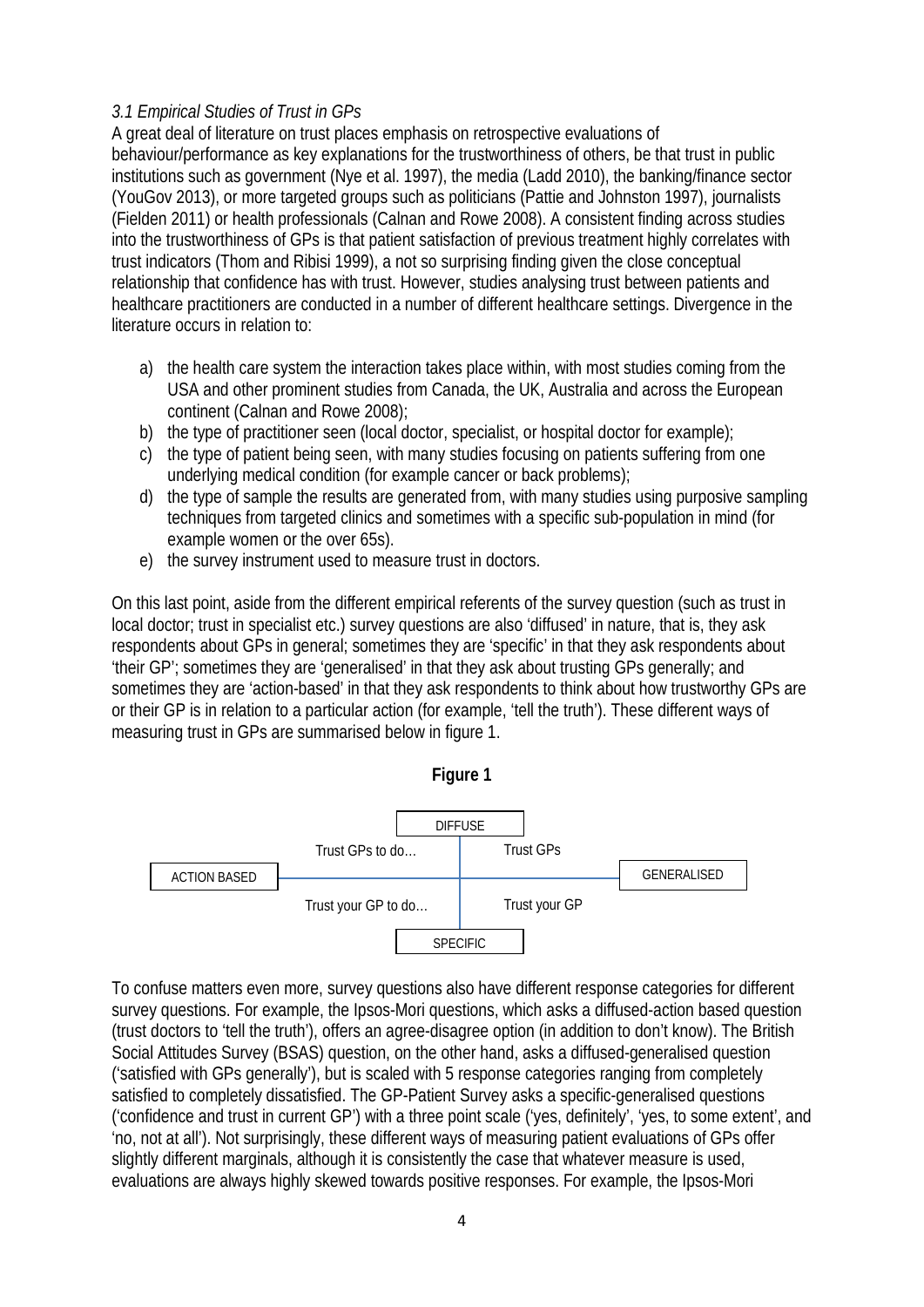measure indicates that 89% of the population trust doctors (to tell the truth); the BSAS measure indicates 74% are satisfied with GPs; while the GP-Patient Survey indicates that 65% say that they definitely trust their GP.

We have, then, a variety of ways of thinking about and measuring trust in GPs. The headline figures, so prominent in the media, often make use of generalised/diffused measures where individuals are asked to think about all GPs in the abstract and not in relation to any particular behaviour. A caveat with such types of measures, most forcefully made within the literature relating to generalised social trust (Milner 2001), is whether they are actually measuring anything meaningful at all. Specifically, it must be asked what exactly the empirical referents are that people rely upon when provoked to respond to such abstract questions. The attitude gauged in such instances may or may not be tempered by actual interactions with GPs. As such, where possible, it would seem it is best to use measures that are at the very least specific in nature, that is, evaluations indexed to interactions with current GPs.

#### *3.2 Explaining the Trustworthiness of GPs*

Broadly, empirical studies attempt to identify the extent to which perceptions of trustworthiness depend on the nature of the relationship between patient and GP, or whether patient specific factors such as age or type of medical condition are the main drivers (Tarrant et al. 2003; Calnan and Sanford 2004). Specifically, higher trust levels are reported for older patients and women (Balkrishnan et al. 2003; Tarrant et al. 2003). Based on the antecedent conditions of trust outlined previously, we can envisage higher levels of trust here being a function of *need*. Trust in this sense is paternalistic in nature (Stoneman 2008), whereby the trustor has an overt reliance on the actions of a relevant other. A useful way to think about this is how trust in government indices react to external threats. In the aftermath of 9/11, trust in government indices in the USA rocketed to all-time highs (Chanely 2002). Nothing in the institutions of government had changed, be that in terms of structure, process or personnel. However, government's role as protector of the security of its citizens suddenly became the nation's number one concern. For a while, US citizens had a heightened need for government to perform its role effectively.[1](#page-6-0) The implication for trust in GPs is that patients who feel confident in managing their own health problems have less of a need for the expertise of GPs, and as such, should demonstrate lower levels of trust than those with a heightened need.

The relative importance of GPs being trustworthy also seems to alter across different types of patients, with breast cancer patients in the UK, for example, particularly sensitive (Burkitt Wright et al. 2004) as well as mental health patients (Brown and Calnan 2012) and AIDS patients (Carr 2001). The mechanism at work here is not so much a need for the expertise of GPs, but rather a need for GPs to be sensitive to the personal and perhaps complicated nature of particular health conditions. There is also evidence to suggest that members of ethnic minority or gay, lesbian, bisexual and transsexual (GLBT) groups seem to report lower than average levels of trust in GPs, with both groups often feeling a sense of 'social distance' from their GP who is most likely to be white and middle-class (Mead and Roland 2009).

#### **4. This Study**

Using data from the GP-Patient Survey (2012), it can be tested the extent to which certain patient characteristics are associated with relatively lower or higher levels of trust in their GP. The 2012 GP Patient data was generated from two separate waves of fieldwork between July 2011 and March 2012, and asks patients to comment on aspects such as ease of making an appointment, satisfaction with opening hours, as well as the quality of care received from GPs and surgery nurses. The response rate for the 2011/2012 waves is 38%, based on 1,037,946 surveys returned between 4 July and 6 October 2011 and between 3 January 2012 and 10 April 2012. The data is weighted to account for differences

<span id="page-6-0"></span> $1$  It is worth noting that within two years of the 9/11 attacks, the trust in government indices in the USA fell below its pre-9/11 levels (Gallup 2003).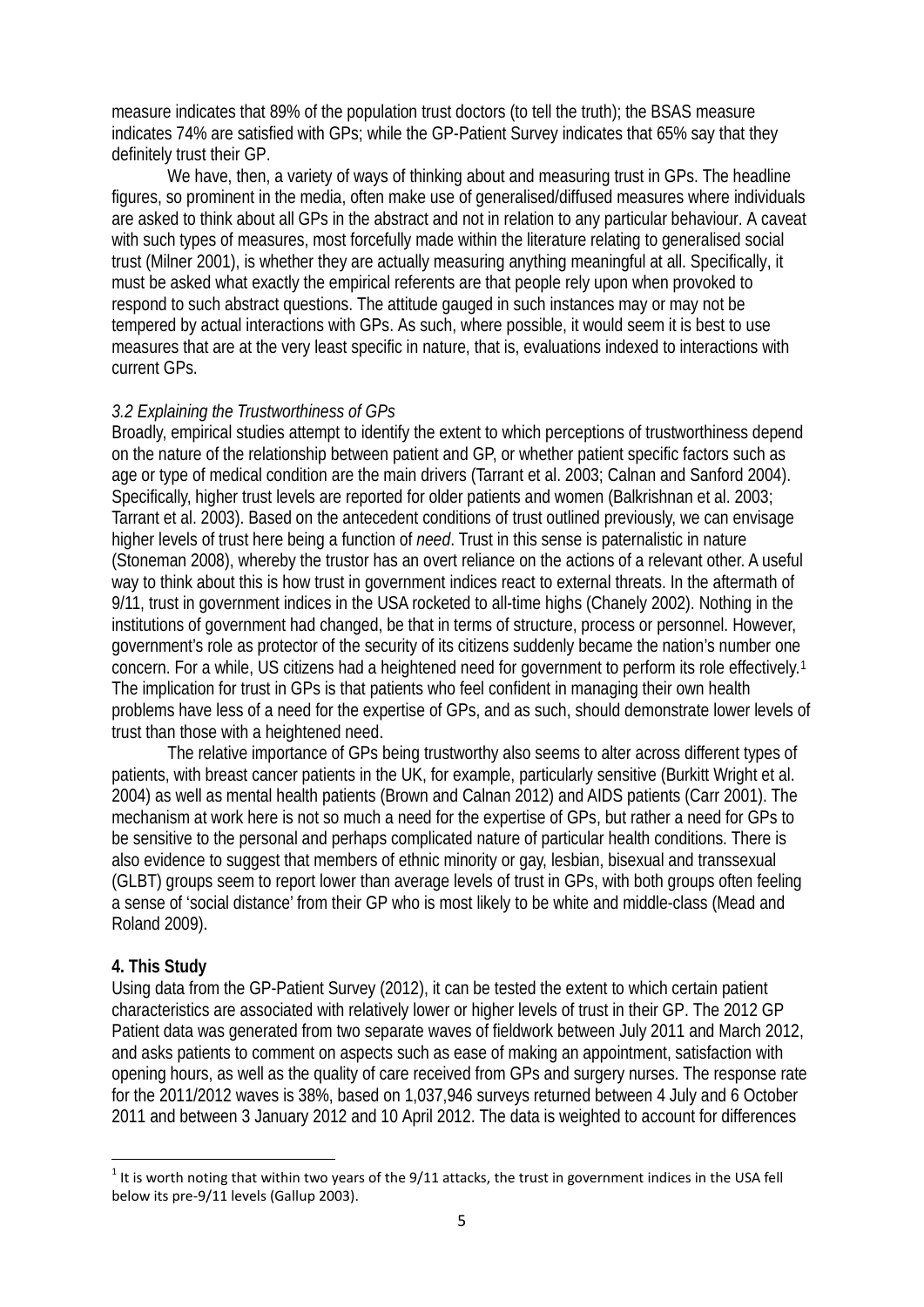between the demographic profile of all eligible patients in a practice and the patients who actually complete a questionnaire.[2](#page-7-0) The analytical sample is restricted to only those patients who have visited a GP in the last 6 months to ensure that responses to any trust in GP questions are indexed to actual interactions with a GP.

#### *4.1 Measures and Analytical Strategy*

Trust in GPs is measured using the following survey item: "Last time you saw or spoke to a GP from your GP surgery, how good was that GP at each of the following?...Did you have confidence and trust in the GP you saw or spoke to?" Respondents can indicate "Yes, definitely", "Yes, to some extent", "No, not at all, or "Don't know / can't say". To minimise recall error, and to ensure that responses to this question will be answered in relation to specific interactions with GPs as opposed to being primarily determined by a general attitudinal response, the sample is restricted to respondents who have seen a GP in the last 6 months (72% of the original sample). This leaves a dependent variable that is distributed thus: 68% answered "yes, definitely"; 26% answered "yes, to some extent"; 4% answered "no, not at all"; and less than 2% answered "don't know/can't say".

A series of questions asks respondents to indicate from a list whether they are suffering from a long term health condition (such as Alzheimers or Cancer). Specifically, respondents are asked: "Which, if any, of the following medical conditions do you have?" (17 options, respondent indicates all that apply). Of the seventeen conditions listed, a small proportion of respondents ( $n = 126$ ; < 0.02% of total sample) indicated that they were suffering from at least 13 of these conditions, including alzheimers, cancer, visual and audio impairment, diabetes, and epilepsy. Given the highly improbable cluster of medical conditions outlined within this group, we would have to assume that this is unreliable data and is therefore removed from the working sample.

As the dependent variable has more than 2 nominal categories, multinomial regression will be used to predict the probability of respondents answering "yes, to some extent" and "no, not at all" in relation to "yes, definitely" (the reference category). Building on previous research, the following control variables will be included: age (as a series of dummy variables), gender  $(0 = male; 1 = female)$ , ethnicity (0 = white; 1 = member of ethnic minority group), and sexual orientation (0 = heterosexual; 1 = gay/lesbian). These are included in addition to the 17 separate measures of medical conditions.

#### *4.2 Results*

Table 1 presents the results of the multinomial regression. The important section of the results is found in the top half of the table which outlines the odds ratio (OR) of saying "no, not at all" in relation to "yes, definitely". As the demographics variables outline, older age groups are progressively less likely to express no trust at all in their GP, whereas women are slightly more likely to say so than men (OR = 1.08), ethnic minorities 1.5 times more likely, and the gay and lesbian community 1.25 times more likely to express not trust at all. Of the specific medical conditions, the following are significantly linked to having no trust at all in GPs, in order of magnitude: back problems (OR = 1.53); neurological issues  $(OR = 1.35)$ ; kidney/liver disease  $(OR = 1.32)$ ; Alzheimer's/dementia (or = 1.30); blind/sight impairment  $(OR = 1.17)$ ; arthritis/joint problems  $(OR = 1.17)$ ; and finally, mental health problems  $(OR = 1.10)$ . In contrast, those with diabetes, epilepsy, or high blood pressure were more likely to at least express some trust in their GP.

These results were used to inform recent focus group work conducted in the UK designed to explore why people find their GP untrustworthy (see Wiles 2014). By highlighting the types of patients who are more likely to express no trust at all, six focus groups were convened to explore these trust issues in more detail. Specifically, and in line with the results in table 1, these were comprised of two groups for people with chronic pain (to cover back and arthritis/joint problems) , two for people with mental health conditions, one for people with visual impairment and one for people with Parkinson's Disease (a neurological condition).

<span id="page-7-0"></span><sup>&</sup>lt;sup>2</sup> See<http://www.gp-patient.co.uk/faq/weighting/> for further details.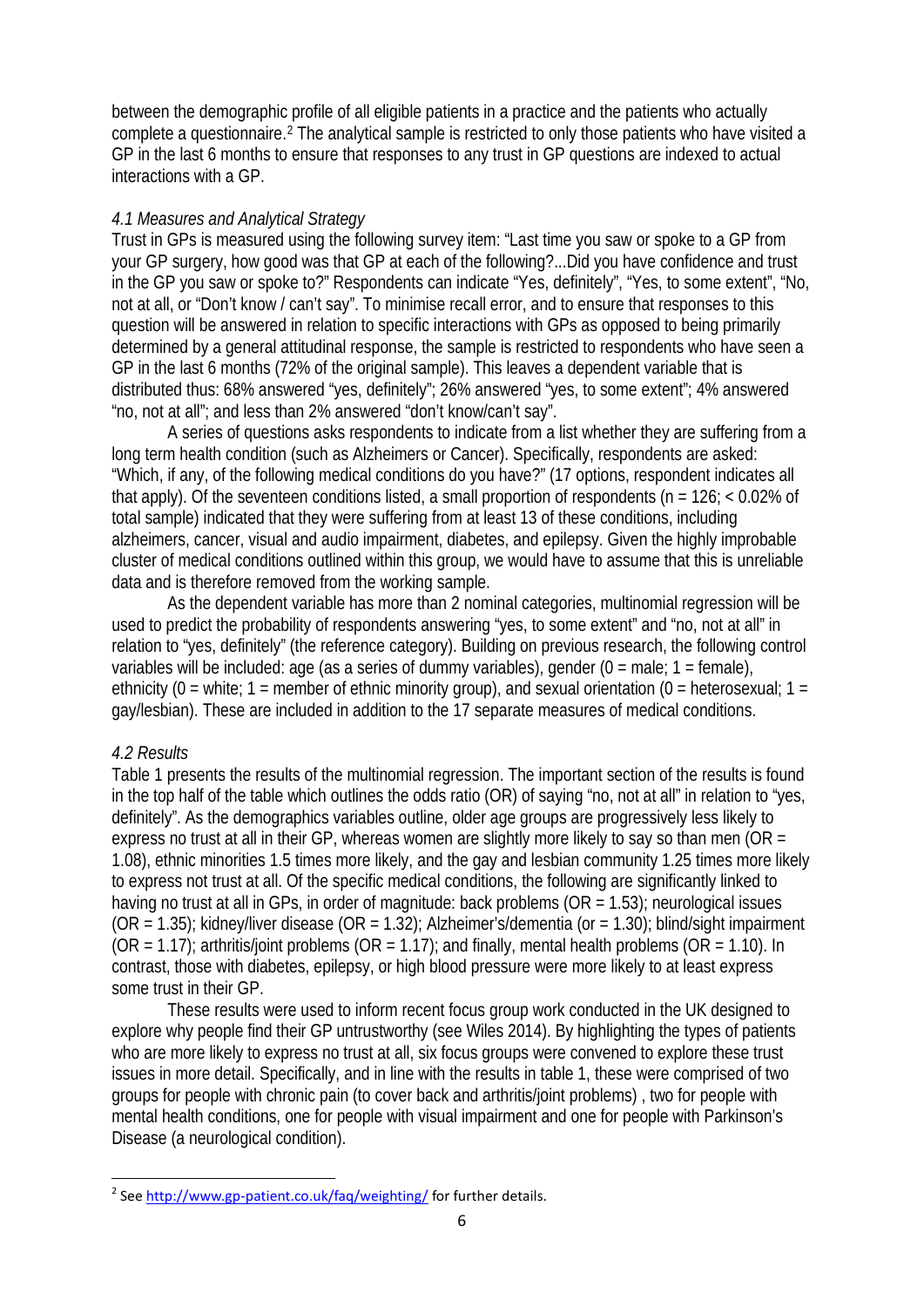|                     | rabic 1. manihohnar regression. Frealding      | <b>I CLOCHACQ THROWNOLUMICSS OF OF S</b> |         | 95% Confidence Interval |
|---------------------|------------------------------------------------|------------------------------------------|---------|-------------------------|
|                     |                                                | <b>OR</b>                                | Lower   | Upper                   |
| No, not at all      | Demographic variables                          |                                          |         |                         |
|                     | Age 25-44                                      | $0.54***$                                | 0.52    | 0.56                    |
|                     | Age 45-64                                      | $0.26***$                                | 0.25    | 0.28                    |
|                     | Age 65+                                        | $0.13***$                                | 0.12    | 0.15                    |
|                     | Sex                                            | $1.08***$                                | 1.05    | 1.11                    |
|                     | Ethnic minority                                | $1.49***$                                | 1.43    | 1.55                    |
|                     | Gay/Lesbian                                    | $1.25***$                                | 1.15    | 1.35                    |
|                     | Long-term health conditions                    |                                          |         |                         |
|                     | Alzheimer's/dementia                           | $1.30*$                                  | 1.03    | 1.63                    |
|                     | Angina/heart problem                           | 1.01                                     | 0.93    | 1.10                    |
|                     | Arthritis/joint problems                       | $1.17***$                                | 1.11    | 1.22                    |
|                     | Asthma                                         | 1.00                                     | 0.96    | 1.05                    |
|                     | Blind/sight impairment                         | $1.17*$                                  | 1.01    | 1.37                    |
|                     | Cancer last 5 years                            | 1.05                                     | 0.95    | 1.15                    |
|                     | Deaf/hearing impairment                        | 1.06                                     | 0.97    | 1.16                    |
|                     | <b>Diabetes</b>                                | $0.90***$                                | 0.85    | 0.96                    |
|                     | Epilepsy                                       | $0.84**$                                 | 0.74    | 0.95                    |
|                     | High blood pressure                            | $0.83***$                                | 0.79    | 0.87                    |
|                     | Kidney/liver disease                           | $1.32***$                                | 1.19    | 1.46                    |
|                     | Learning difficulties                          | 0.90                                     | 0.80    | 1.02                    |
|                     | Back problem                                   | $1.53***$                                | 1.47    | 1.60                    |
|                     | Mental health                                  | $1.10***$                                | 1.03    | 1.16                    |
|                     | Neurological                                   | $1.35***$                                | 1.23    | 1.47                    |
|                     | Another                                        | $1.47***$                                | 1.42    | 1.53                    |
|                     | Prefer not to say                              | $1.68***$                                | 1.55    | 1.82                    |
| Yes, to some extent | Demographic variables                          |                                          |         |                         |
|                     | Age 25-44                                      | $0.75***$                                | 0.74    | 0.77                    |
|                     | Age 45-64                                      | $0.58***$                                | 0.57    | 0.59                    |
|                     | Age 65+                                        | $0.46***$                                | 0.44    | 0.47                    |
|                     | Sex                                            | $1.07***$                                | 1.06    | 1.08                    |
|                     | Ethnic minority                                | $1.46***$                                | 1.43    | 1.49                    |
|                     | Gay/Lesbian                                    | $1.06**$                                 | 1.01    | 1.10                    |
|                     | Long term health conditions                    |                                          |         |                         |
|                     |                                                | 0.97                                     | 0.89    | 1.06                    |
|                     | Alzheimer's/dementia<br>Angina/heart problem   | $0.92***$                                | 0.90    | 0.95                    |
|                     |                                                | $1.03***$                                | 1.01    | 1.05                    |
|                     | Arthritis/joint problems<br>Asthma             | 0.99                                     | 0.97    | 1.01                    |
|                     |                                                | $1.10***$                                | 1.04    | 1.17                    |
|                     | Blind/sight impairment                         | $0.85***$                                | 0.82    | 0.89                    |
|                     | Cancer last 5 years<br>Deaf/hearing impairment | $1.09***$                                |         |                         |
|                     |                                                | $0.89***$                                | 1.06    | 1.13                    |
|                     | <b>Diabetes</b>                                | $0.93**$                                 | 0.87    | 0.91                    |
|                     | Epilepsy                                       |                                          | 0.88    | 0.98                    |
|                     | High blood pressure                            | $0.94***$                                | 0.93    | 0.96                    |
|                     | Kidney/liver disease                           | 1.02                                     | 0.98    | 1.07                    |
|                     | Learning difficulties                          | $0.84***$                                | 0.79    | 0.89                    |
|                     | Back problem                                   | $1.14***$                                | 1.12    | 1.16                    |
|                     | Mental health                                  | $0.88***$                                | 0.86    | 0.91                    |
|                     | Neurological                                   | 1.01                                     | 0.96    | 1.05                    |
|                     | Another                                        | $1.05***$                                | 1.03    | 1.07                    |
|                     | Prefer not to say                              | $1.22***$                                | 1.17    | 1.27                    |
| Nagelkerke r        |                                                |                                          | .04     |                         |
| ${\sf N}$           |                                                |                                          | 558,557 |                         |

### **Table 1: Multinomial Regression: Predicting Perceived Trustworthiness of GPs**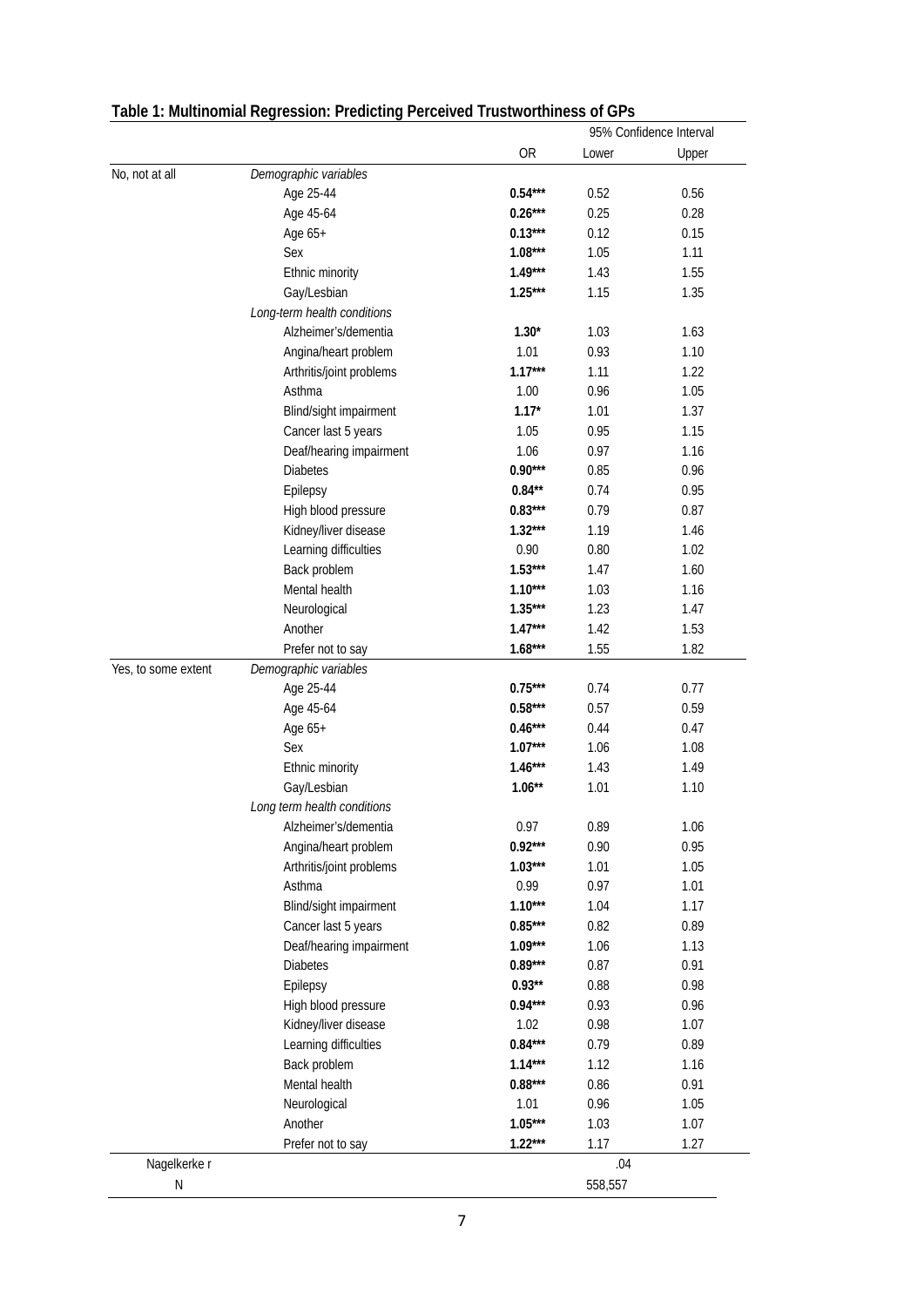Delving deeper into trust issues, then, Wiles (2014: 8) found that English patients were sometimes thwarted in their attempts to secure continuous care:

Obtaining an appointment with an individual's 'own' GP (if they had one) was identified as challenging for some patients. While receptionists bore the brunt of some criticisms in relation to access to GPs it was largely noted that it was the way general practice was organised that was the problem. The problem stemmed from the fact that the ability to see a particular GP on the day people were experiencing health problems was severely limited. The result was that, in many cases, patients saw whatever GP was available on the day rather than their 'own' GP resulting in a lack of continuity in their care.

It is interesting to note, however, that there is evidence to suggest that English patients' perceptions of how trustworthy doctors are in primary care settings has no relationship with continuity of care (Tarrant et al. 2003), although studies conducted in other healthcare settings have demonstrated that continuity in the provider of healthcare is important in building up trust over time (for example, Mainous et al. 2001). As such, whether ongoing interactions with the same GP in England increases perceptions of trustworthiness is a claim that heeds to be tested with larger number of observation, representative data.

An implication of the conceptual landscape of trust as previously outlined is that it is not ongoing interaction per se that fosters perceptions of trustworthiness but rather ongoing interactions provides the opportunity to demonstrate trustworthy qualities. Above all else, *competence* will be a key characteristic that patients look for and this would explain why iterated interaction is not guarantor of increasing perceptions of trustworthiness. As Wiles (2014: 14) uncovered:

We found that participants viewed technical competence as fundamental to trust; participants trusted GPs who demonstrated their technical competence in terms of knowledge and treatment of their condition. GPs who were able to diagnose a problem and prescribe appropriate and successful treatment were viewed as trustworthy.

Indeed, a raft of studies testify to the importance of demonstrable competence for facilitating trust between patient and doctor (for example Henman et al. 2002; Thom et al. 2004; Burkitt Wright et al. 2004). However, it is too easy to overstate the importance of competence. Most patients are reasonable enough to realise that medicine is not an exact science and that GPs will often lack certainty in their medical judgements and may not always know the best course of treatment.

A GP acknowledging that they didn't know what was wrong or how to treat a condition did not appear to lose patient's trust in their technical competence. Indeed, GPs who referred patients in order to get more information on a condition and who liaised closely with secondary care about a patient was viewed as trustworthy. Trust was threatened only when GPs made mistakes and when they seemed uninterested in a patient's condition (Wiles 2014: 15-16).

A GP's openness and willingness to involve others in the decision-making process is potentially another way of demonstrating trustworthy qualities. This *involvement* of others extends to the patient themselves, with research suggesting that patient views need to be taken into consideration when deliberating on medical decisions if trust is to be fostered (Joffe et al. 2003; Burkitt Wright et al. 2004).

[It is] important not only that patients trust their GPs but that GPs demonstrate that they trust their patients. These demonstrations of trust arise in the context of discussions about treatment when, for example, GPs might demonstrate that they trust a patient's knowledge and experience about their condition and its treatment or trust them to take medication appropriately (Wiles 2014: 23).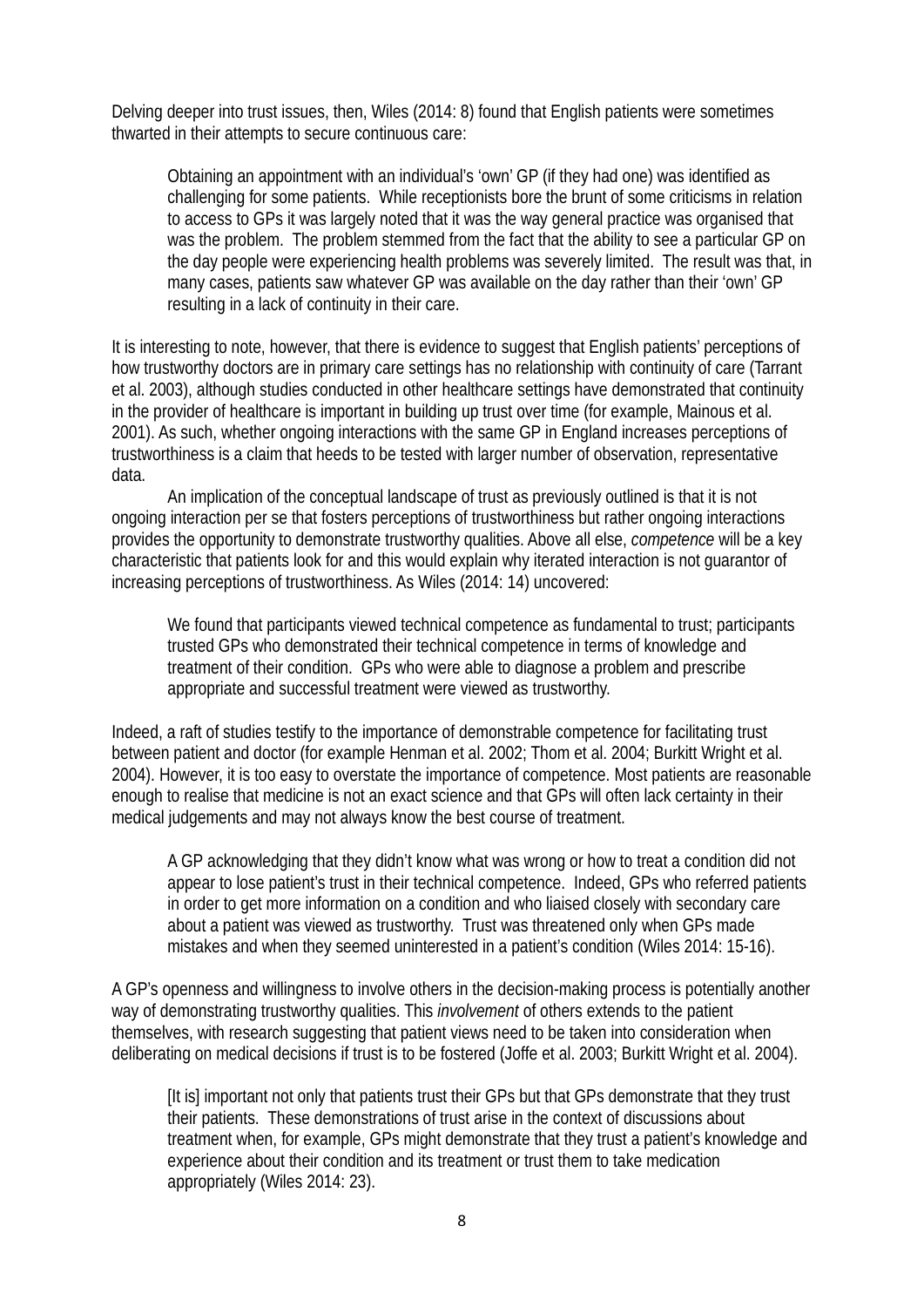GPs on this reading become more trustworthy when the medical decision-making process is presented as a 'team effort', something demonstrated by Kai and Crossland's (2001) study of patients with mental health problems in the UK. Formalising interactions that provide patients with the opportunity to express concerns and discuss the relative merits and risks of treatment options is a way of breaking down the knowledge/information asymmetry between patient and GP, and thereby placing the relationship on a more even footing. An essential ingredient in instituting such a joint decision making process, however, is for the GP to genuinely empathise with the patients' situation.

Participants regarded empathy as an important skill or characteristic for GPs. Discussion of empathy occurred primarily in response to the sorting task within the focus groups when participants were asked to identify the three most important characteristics necessary for a trustworthy GP; empathy was identified as an important trait by all participants. Participants wanted GPs to demonstrate that they understood their symptoms and were sympathetic and supportive of the experiences they had of living with a condition (Wiles 2014: 25).

A knock on effect of these more personal demands placed upon GPs is that the amount of time spent with patients becomes a crucial concern:

A corollary to having an empathetic, friendly and personable GP is that they have to give patients time. The standard ten minute appointment is probably not going to be sufficient for a GP to carry out these sorts of behaviours in cases with patients who have complex conditions. Those participants who identified their GP as having these positive personal characteristics also identified them as giving time and being accessible. These GPs were identified as being the most popular GPs in a practice but whose surgeries always ran late as they tended to give more than the allotted ten minute slot to patients (Wiles 2014: 28).

We can begin to see here how the institutional setting of healthcare providers can have a direct effect on their ability to display trustworthy characteristics. In short, we can see a trade-off between an ability to see patients relatively quickly and an ability to take each patient's case with the duty of care it warrants. This is further complicated by modern developments in how technology mediates the interaction between GP and patient:

A further feature of general practice was observed to be the increasing reliance on computers and the fact that all patient records and supporting documentation, such as letters from secondary care or other services, were held on computer. It was noted this meant that GPs were not always familiar with developments in an individual's condition as letters were scanned in by clerical staff and were often not seen by GPs until a patient mentioned it to them. Some participants felt that having their medical notes on computer meant that GPs interacted with the computer rather than with them and some felt that their diagnosis and treatment was largely driven by information provided by the computer rather than a doctor's training, knowledge or skills. This computerisation of general practice raised similar concerns about a loss of a relationship with a knowledgeable GP who knows and cares about their patients on an individual basis (Wiles 2014: 10).

#### *4.3 GP Characteristics and Iterated Interactions*

As outlined in section 2, building up confidence with someone through iterated interactions is an important step along the way to building up trustworthiness. However, we have also seen that GPs also need to demonstrate certain qualities/characteristics to foster a perception of trustworthiness. Finally, as outlined in section 3.2, perceptions of trustworthiness could also be a function of need, with patients less confident in managing their own health more likely to trust (by default) the judgements of their GP.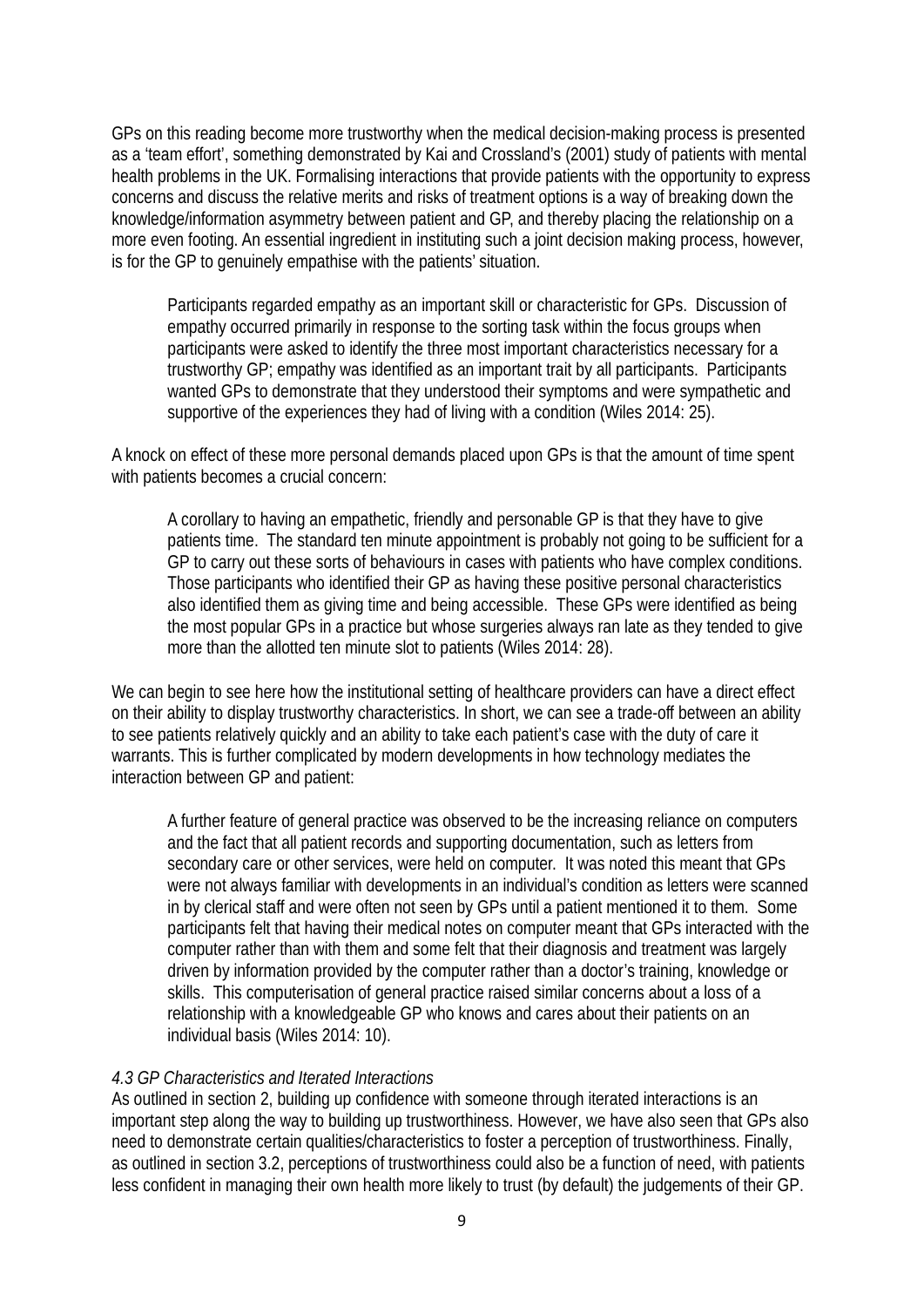The initial model tested, then, needs to incorporate these additional dynamics. As such, the multinomial regression model will also include variables generated from the following survey items:

- Iterated interactions: "How often do you see or speak to the GP you prefer?" (5 point response scale - "Not tried at this GP surgery"; "Never or almost never"; "Some of the time"; "A lot of the time"; "Always or almost always".
- GP characteristics: "Last time you saw or spoke to a GP from your GP surgery, how good was that GP at each of the following? (1) giving you enough time; (2) listening to you; (3) explaining tests and treatments; (4) involving you in the decisions of your care; and (5) treating you with care and concern (5 point scale for each item ranging from very poor to very good).
- Need: "How confident are you that you can manage your own health?" (4 point response scale ranging from "not at all confident" to "very confident").

#### *4.3 Results*

Table 2 below presents the results of the multinomial regression. Again, the most revealing results appear in the top half of the table which outlines the odds ratios (OR) for the independent variables in terms of being a member of the "no trust in GP at all" group (reference category = yes, definitely trust GP). The first finding to highlight is that older patients are less likely to have no trust at all in their GP and more likely to have complete trust (Age  $65+OR = 0.57***$ ), perhaps reflecting a greater deference to authority, while women are more likely to say that they have no trust all in their GP (OR =  $1.23***$ ). Patients with high levels of confidence in managing their own health demonstrate a lower probability of having no trust at all in their GP (OR = 0.71\*\*\*). The source of this confidence, however, is not clear, as it could be the case that patients with a higher overall confidence in medicine are, by extension, more likely to find GPs trustworthy. An alternative explanation is that through interactions with a competent and trustworthy GP, confidence in ability to manage a health problem is increased (an instance of reverse causation). Either way, it is interesting to note that the hypothesised relationship has turned out to be false, with the more confident in managing their own health also more likely to find their GP trustworthy, thereby undermining the 'need' hypothesis. We also find that patients suffering from particular health conditions are more likely to find their GP untrustworthy, that is, those suffering from arthritis/joint problems (OR =  $1.12***$ ), cancer (OR =  $1.50***$ ), kidney/liver disease (OR =  $1.39**$ ), and neurological problems (OR = 1.26\*). We also find that continuity of care *does* seem to increase perceptions of trustworthiness, with patients who see their preferred GP more often less likely to report having no trust at all in their GP (OR = 0.52\*\*\*). Finally, we can also see the strong effects that GP characteristics have on such trust in GP measures, with all of the items reducing the probability of having no trust at all and increasing the probability of complete trust.

Comparing the results from tables 1 and 2, we can see how including confidence in managing own health, iterated interactions, and GP characteristics as explanatory variables have altered the types of medical conditions that are now associated with expressing no trust at all in a GP. While arthritis, kidney/liver disease, and neurological patients are still more likely to express no trust at all in their GP, those with back problems, visual impairment, or mental health conditions are no longer significantly associated with such a view. The notable difference is that cancer patients now also reveal themselves to be 1.5 times more likely to express no trust at all in their GP. As such, these new set of results reveal how these additional variables, once included, suppress the significance of certain medical conditions when relating them to their effect on trust in GPs.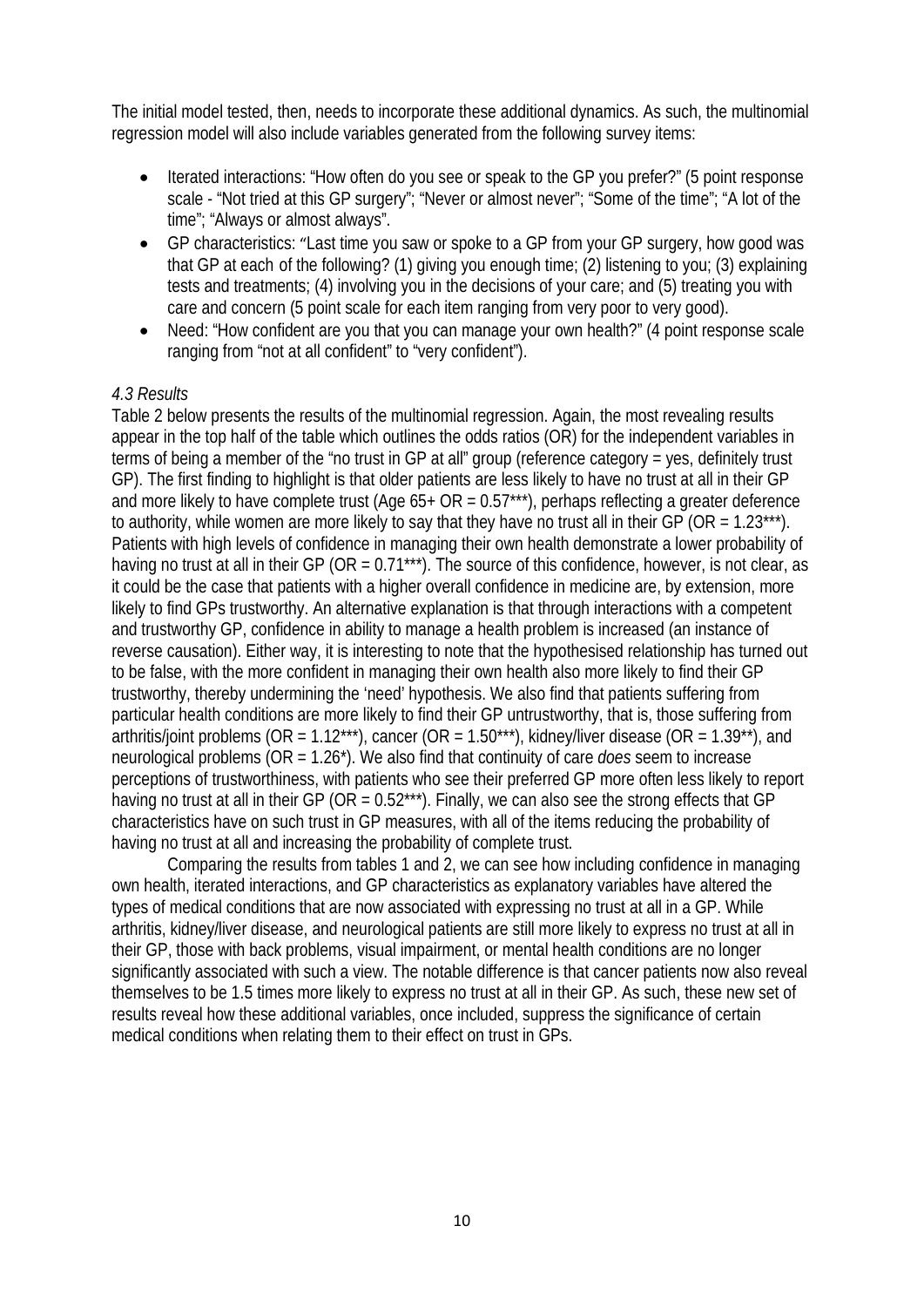|                     |                                    |                |                                                                                                                                                                      | 95% Confidence Interval |  |  |
|---------------------|------------------------------------|----------------|----------------------------------------------------------------------------------------------------------------------------------------------------------------------|-------------------------|--|--|
|                     |                                    | 0R             | Lower                                                                                                                                                                | Upper                   |  |  |
| No, not at all      | Demographic variables              |                |                                                                                                                                                                      |                         |  |  |
|                     | Age 25-44                          | $0.87***$      | 0.80                                                                                                                                                                 | 0.94                    |  |  |
|                     | Age 45-64                          | 0.91           | 0.82                                                                                                                                                                 | 1.00                    |  |  |
|                     | Age 65+                            | $0.57***$      | 0.48                                                                                                                                                                 | 0.68                    |  |  |
|                     | Sex                                | $1.23***$      | 1.15                                                                                                                                                                 | 1.31                    |  |  |
|                     | Ethnic minority                    | $0.85***$      | 0.77                                                                                                                                                                 | 0.93                    |  |  |
|                     | Gay/Lesbian                        | 1.20           | 0.99                                                                                                                                                                 | 1.45                    |  |  |
|                     | Patient characteristics            |                |                                                                                                                                                                      |                         |  |  |
|                     | Confidence managing own health     | $0.71***$      | 0.68                                                                                                                                                                 | 0.75                    |  |  |
|                     | Alzheimer's/dementia               | 0.74           | 0.43                                                                                                                                                                 | 1.28                    |  |  |
|                     | Angina/heart problem               | 1.16           | 0.99                                                                                                                                                                 | 1.34                    |  |  |
|                     | Arthritis/joint problems           | $1.12***$      | 1.01                                                                                                                                                                 | 1.23                    |  |  |
|                     | Asthma                             | 0.93           | 0.84                                                                                                                                                                 | 1.02                    |  |  |
|                     | Blind/sight impairment             | 0.82           | 0.59                                                                                                                                                                 | 1.15                    |  |  |
|                     | Cancer last 5 years                | $1.50***$      | 1.25                                                                                                                                                                 | 1.80                    |  |  |
|                     | Deaf/hearing impairment            | 0.92           | 0.76                                                                                                                                                                 | 1.11                    |  |  |
|                     | <b>Diabetes</b>                    | 0.94           | 0.83                                                                                                                                                                 | 1.07                    |  |  |
|                     | Epilepsy                           | 0.93           | 0.71                                                                                                                                                                 | 1.23                    |  |  |
|                     | High blood pressure                | 0.95           | 0.87                                                                                                                                                                 | 1.05                    |  |  |
|                     | Kidney/liver disease               | $1.39**$       | 1.11                                                                                                                                                                 | 1.74                    |  |  |
|                     | Learning difficulties              | 0.99           | 0.74                                                                                                                                                                 | 1.34                    |  |  |
|                     | Back problem                       | 1.07           | 0.97                                                                                                                                                                 | 1.17                    |  |  |
|                     | Mental health                      | 1.06           | 0.93                                                                                                                                                                 | 1.21                    |  |  |
|                     | Neurological                       | $1.26*$        |                                                                                                                                                                      | 1.52                    |  |  |
|                     | Another                            | $1.23***$      | 1.14                                                                                                                                                                 | 1.34                    |  |  |
|                     | Prefer not to say                  | $1.30**$       | 1.07                                                                                                                                                                 | 1.58                    |  |  |
|                     | Interaction and GP characteristics |                |                                                                                                                                                                      |                         |  |  |
|                     | How often see GP                   | $0.52***$      |                                                                                                                                                                      | 0.54                    |  |  |
|                     | Enough time                        | $0.66***$      |                                                                                                                                                                      | 0.69                    |  |  |
|                     | Listening                          | $0.29***$      |                                                                                                                                                                      | 0.30                    |  |  |
|                     | Explaining                         | $0.32***$      | 0.30                                                                                                                                                                 | 0.33                    |  |  |
|                     | Involving                          | $0.36***$      |                                                                                                                                                                      | 0.38                    |  |  |
|                     | Care/concern                       | $0.13***$      |                                                                                                                                                                      | 0.14                    |  |  |
| Yes, to some extent | Demographic variables              |                |                                                                                                                                                                      |                         |  |  |
|                     | Age 25-44                          | $0.94**$       | 0.91                                                                                                                                                                 | 0.98                    |  |  |
|                     | Age 45-64                          | 1.01           | 0.97                                                                                                                                                                 | 1.04                    |  |  |
|                     | Age 65+                            | $0.87***$      | 1.05<br>0.51<br>0.63<br>0.27<br>0.34<br>0.13<br>0.82<br>1.14<br>1.10<br>0.95<br>0.72<br>0.59<br>0.97<br>0.98<br>0.99<br>0.79<br>1.00<br>0.97<br>0.86<br>0.88<br>1.00 | 0.91                    |  |  |
|                     | Sex                                | $1.17***$      |                                                                                                                                                                      | 1.20                    |  |  |
|                     | Ethnic minority                    | $1.15***$      |                                                                                                                                                                      | 1.19                    |  |  |
|                     | Gay/Lesbian                        | 1.03           |                                                                                                                                                                      | 1.12                    |  |  |
|                     | Patient characteristics            |                |                                                                                                                                                                      |                         |  |  |
|                     | Confidence managing own health     | $0.74***$      |                                                                                                                                                                      | 0.75                    |  |  |
|                     | Alzheimer's/dementia               | $0.70***$      |                                                                                                                                                                      | 0.82                    |  |  |
|                     | Angina/heart problem               | 1.02           |                                                                                                                                                                      | 1.07                    |  |  |
|                     | Arthritis/joint problems           | 1.01           |                                                                                                                                                                      | 1.05                    |  |  |
|                     | Asthma                             | 1.03           |                                                                                                                                                                      | 1.06                    |  |  |
|                     | Blind/sight impairment             | $0.88^{\star}$ |                                                                                                                                                                      | 0.98                    |  |  |
|                     | Cancer last 5 years                | 1.06           |                                                                                                                                                                      | 1.13                    |  |  |
|                     | Deaf/hearing impairment            | 1.02           |                                                                                                                                                                      | 1.09                    |  |  |
|                     | <b>Diabetes</b>                    | $0.90***$      |                                                                                                                                                                      | 0.94                    |  |  |
|                     | Epilepsy                           | 0.97           |                                                                                                                                                                      | 1.08                    |  |  |
|                     | High blood pressure                | $1.03*$        |                                                                                                                                                                      | 1.07                    |  |  |

## **Table 2: Multinomial Regression: Predicting Perceived Trustworthiness of GPs**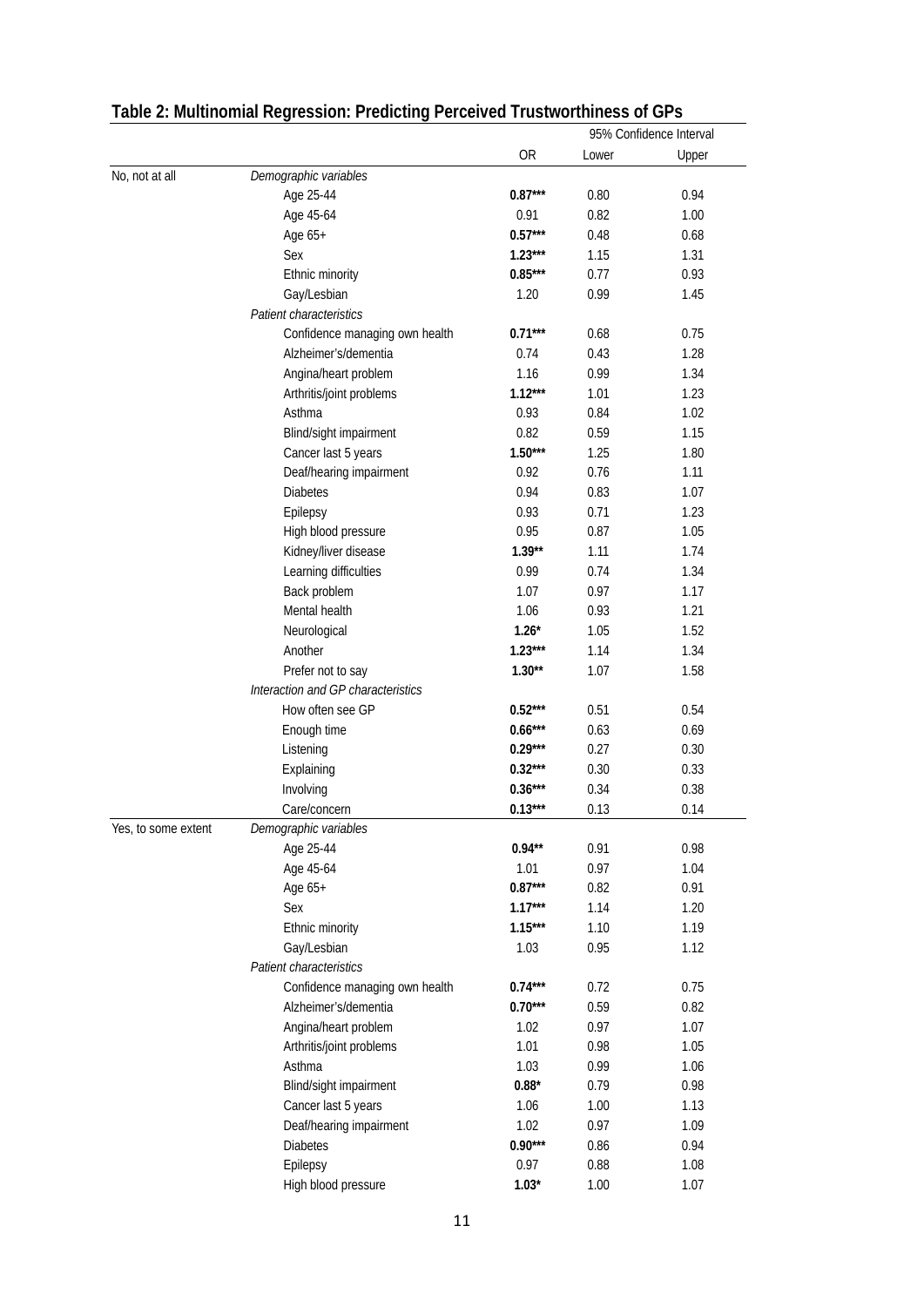| Kidney/liver disease               | $1.16***$ | 1.07    | 1.26 |  |
|------------------------------------|-----------|---------|------|--|
| Learning difficulties              | $0.89*$   | 0.79    | 0.99 |  |
| Back problem                       | $1.09***$ | 1.05    | 1.13 |  |
| Mental health                      | 1.04      | 0.99    | 1.09 |  |
| Neurological                       | $1.11***$ | 1.03    | 1.20 |  |
| Another                            | $1.10***$ | 1.07    | 1.14 |  |
| Prefer not to say                  | $1.27***$ | 1.17    | 1.38 |  |
| Interaction and GP characteristics |           |         |      |  |
| How often see GP                   | $0.71***$ | 0.70    | 0.72 |  |
| Enough time                        | $0.76***$ | 0.74    | 0.78 |  |
| Listening                          | $0.53***$ | 0.52    | 0.55 |  |
| Explaining                         | $0.54***$ | 0.52    | 0.55 |  |
| Involving                          | $0.54***$ | 0.52    | 0.55 |  |
| Care/concern                       | $0.32***$ | 0.31    | 0.33 |  |
| Nagelkerke r                       |           | .634    |      |  |
| N                                  |           | 300,326 |      |  |

Notes:  $* = p \cdot 0.05$ ;  $** = p \cdot 0.01$ ;  $** = p \cdot 0.001$ 

The bottom half of table 2 outlines the likelihood of patients saying that they only have some trust in their GP, as opposed to complete trust. Here we repeat some of the findings, with older people less likely to say they have some trust in their GP and more likely to say they have complete trust (Age 65+  $OR = 0.87***$ ), women more likely to have they have some trust relative to complete trust (OR = 1.17\*\*\*), and those with greater confidence in managing their own health less likely to report having only some trust in their GP and more likely to report complete trust ( $OR = 0.74***$ ). We also find that patients with some medical conditions are more likely to have complete trust rather than some trust (those with Alzheimer's/dementia, blind/sight impairment, diabetes, and learning difficulties), while other patients with specific medical condition are more likely to have only some trust rather than complete trust (high blood pressure, kidney/liver disease, back problems, and neurological issues). Finally, interactional history and GP characteristics again demonstrate that they are key drivers in increasing trust, with all variables associated strongly with a greater likelihood of patients having complete trust in their GP as opposed to only some.

#### **5. Conclusion**

Trust is fundamental to the patient-doctor relationship in that it can increase adherence to treatment and continuity of care (see e.g., McKinstry et al, 2006). While 'general' measures of trust in GPs in surveys demonstrate high levels of trust among populations, 'specific' measures of trust (in relation to particular experiences of health care) reveal a little more sceptical picture. Indeed, the increase in the availability of health information and support online (Hesse et al. 2005), the growth of complementary and alternative medicine (CAM) (Coulter and Willis 2004) and increasing media scrutiny of GPs (Tanner, Foy and Harrison 2010) plus various medical 'scandals' (for example, the Alder Hey and Bristol Hospitals organ scandals) have indicated that the trustworthiness of the medical profession can no longer be assumed (Allsop 2006). The nature of patient-doctor interactions will be further complicated by the Health and Social Care Act (HSCA). Various health care organisations have argued that the HSCA poses a further threat to trust between patients and GPs (Guardian 2012). Institutional arrangements provide the fundamental basis upon which the nature of trust relationships are determined, and the 'rules of the game' between patients and GPs in the UK are undergoing a period of transformation with potential for instituting practices that undermine the trustworthiness of GPs.

It is argued that the vulnerability associated with being ill means that when patients evaluate the trustworthiness of their GP, they will do so on more 'affective' grounds than rational (Hall et al.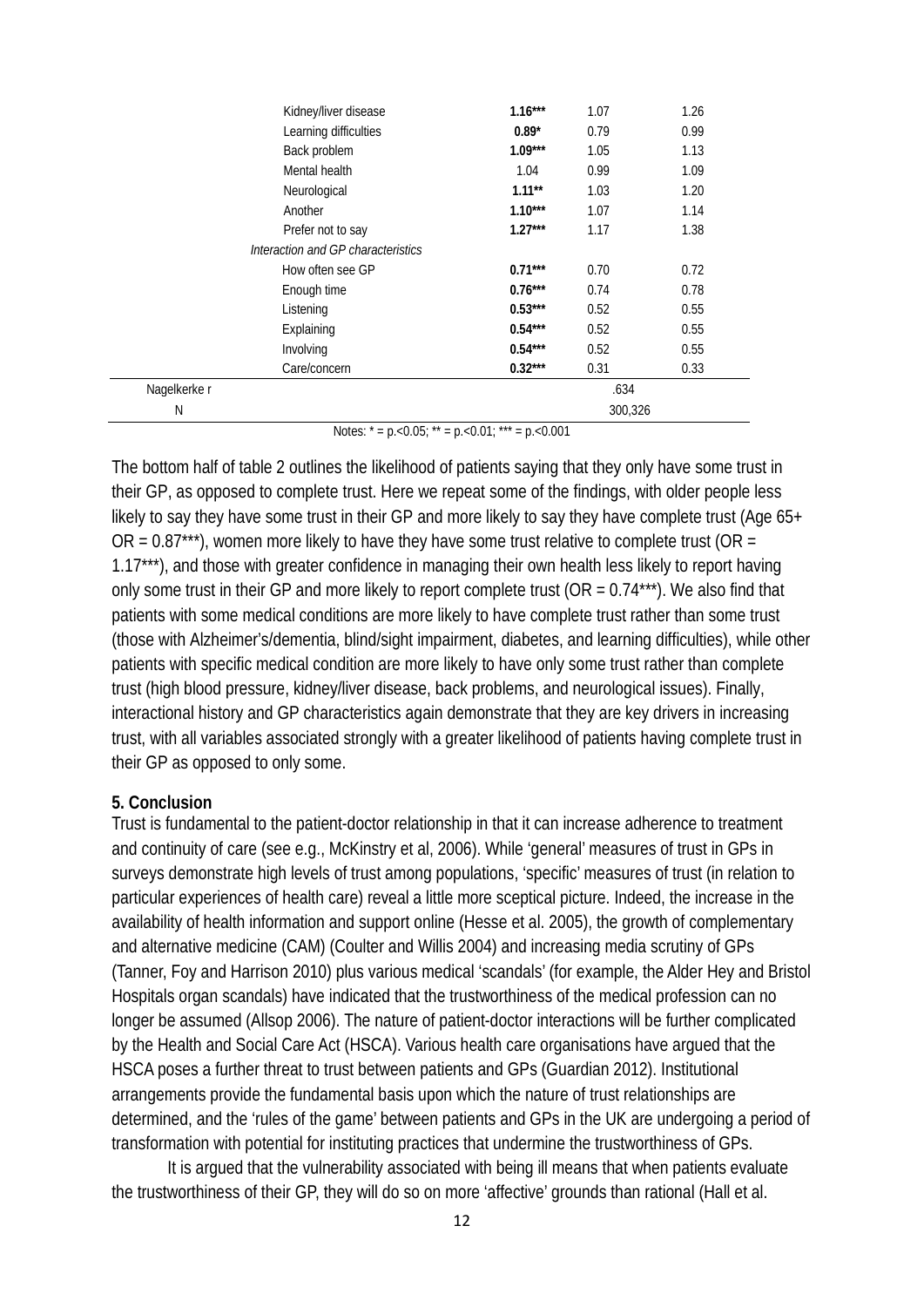2001). Indeed, the results presented here suggest that trust in GP indices are highly responsive to personal and contextual factors where GPs can signal trustworthy qualities (such as empathy and concern). Furthermore, solid evidence is also presented that continuity of care with the same GP is important in terms of allowing GPs to develop their trustworthiness. Some of the findings presented require further exploration. For example, what is the precise mechanism(s) behind the association of confidence in managing own health and finding GPs trustworthy? Also, why are there differential effects across medical condition on the perceived trustworthiness of GPs. For example, why are patients with arthritis/joint problems lacking trust in their GP? Why are cancer patients 1.5 times more likely to have no trust at all in their GP, despite having controlled for demographic variables, continuity of care, and GP characteristics? Women also consistently express lower levels of perceived trustworthiness in their GP, a finding not consistent with similar studies (Croker et al. 2013), while the gay/lesbian community are more likely to express no trust at all in their GP in the reduced model, but not in the more comprehensive second model.

A further feature of contemporary general practice not explored here was the move towards general practices becoming more market driven in their operations with GPs assuming the role of providers and patients consumers. As Wiles (2014: 12) found:

Participants discussed experiences of being offered a choice of where to go for treatment. They were critical of this practice as they felt they were not in a position to make informed choices on these matters and wanted their GP to tell them what the best option would be. Participants were critical of what they saw as the development of a business model in general practice. Interestingly, while participants were broadly in favour of working in partnership with their GP they were all critical of being given a choice about place of treatment; this appeared not to be viewed as giving patients a say in their treatment but as doctors absolving their responsibility.

So while involving the patient in the decision-making process as a general rule seems to foster trust, there might be particular areas of decision-making where patients want their GP to take a lead. While patients clearly appreciate the opportunity to discuss the relative risks and benefits of various treatment options and how they might impinge on their everyday lives, not everyone appreciates the added pressure of having to choose where to have treatment.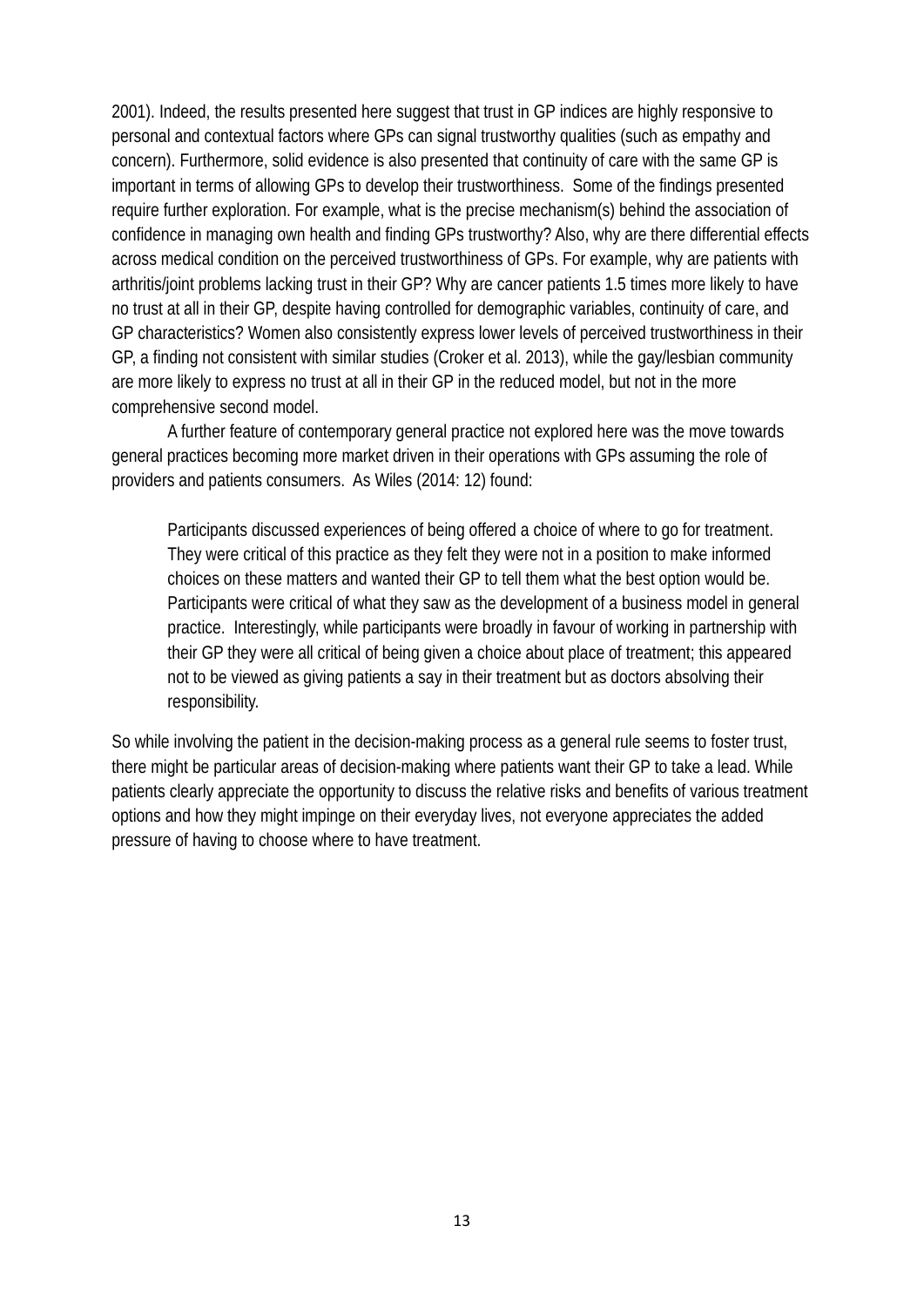#### **6. Bibliography**

Ahn, T.. (2002) "Trust and Collective Action: Concepts and Causalities" Paper presented at the annual meeting of the American Political Science Association, Boston Marriott Copley Place, Sheraton Boston & Hynes Convention Center, Boston, Massachusetts, Aug 28, 2002

Allsop, J. 2006. 'Regaining trust in medicine. Professional and state strategies'. Current Sociology 54 (4): 621–636.

Baier, A. (1986). 'Trust and Antitrust' Ethics, 96: 231-60

Baker R, Mainous III AG, Pereira Gray D and Love MM (2003). 'Exploration of the relationship between continuity, trust in regular doctors and patient satisfaction with consultations with family doctors.' Scandinavian Journal of Primary Health Care 21: 27-32.

Balkrishnan R, Dugan E, Carnacho F.T. and Hall M.A. (2003). 'Trust and satisfaction with physicians, insurers and the medical profession.' Medical Care 41; 9: 1058-1064.

Barber, B. (1983). 'The Logic and Limits of Trust.' New Brunswick, NJ: Rutgers University Press

Brown, P., and Calnan, M., (2012). Trusting on the Edge. Managing uncertainty and vulnerability in the midst of serious mental health problems, Bristol, The Policy Press

Burkitt Wright E, Holcombe C, Salmon P. (2004). 'Doctors' communication of trust, care, and respect in breast cancer: qualitative study.' British Medical Journal, 328; 864-7.

Calnan M. & Rowe R. (2008) Trust matters in Healthcare, Berkshire, Open University Press

Calnan, M., Montaner, D. and Horne, R. (2004). 'How acceptable are innovative health care technologies? A survey of public beliefs and attitudes in England and Wales.' Social Science and Medicine, 60(9): 1937–948

Calnan, M. & Sanford, E. (2004), "Public trust in health care: the system or the doctor?", Quality and Safety in Health Care, vol. 13, pp. 92-97.

Carr GS (2001). 'Negotiating trust: a grounded theory study of interpersonal relationships between persons living with HIV/AIDS and their primary health care providers.' Journal of the Association of Nurses in Aids Care, 12; 2: 35-43.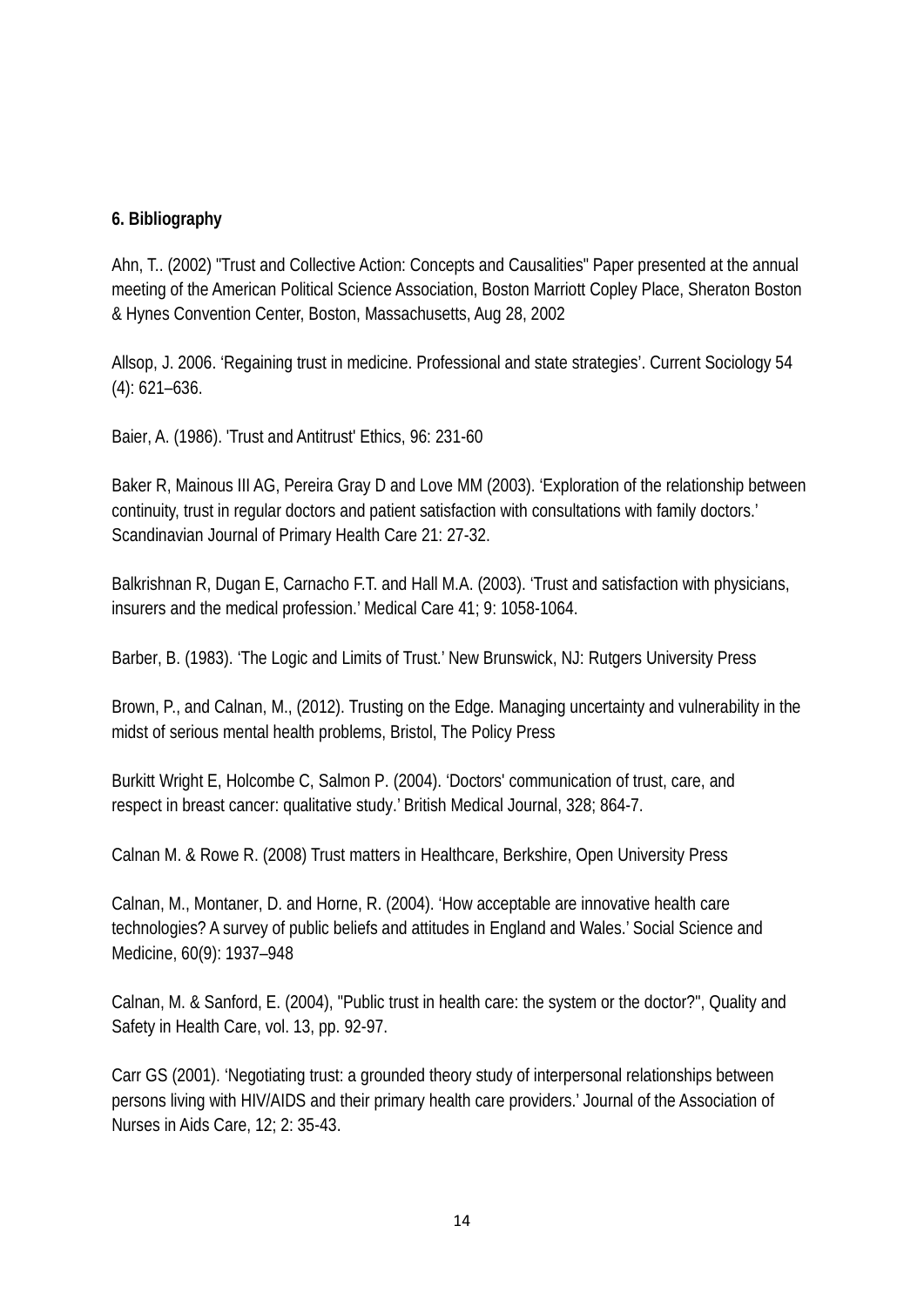Chanley, V. A. (2002). 'Trust in Government in the Aftermath of 9/11: Determinants and Consequences.' Political Psychology 23:469-483.

Cook, K. S. (ed.) (2001. 'Trust in Society.' New York; Russell Sage Foundation,

Coulter, D. and Willis, E. M. (2004). 'The rise and rise of complementary and alternative medicine: a sociological perspective.' Medical Journal of Australia, 180 (11): 587-589. Croker JE, Swancutt DR, Roberts M, Abel G, Roland M, Campbell JL. Factors affecting patients' trust and confidence in GPs - analysis of survey data. Evidence from the English National GP Patient Survey. *BMJ Open*2013:3(5)

Dasgupta, P. (1988). "Trust As A Commodity". In Gambetta, D. (Ed.), Trust: Making And Breaking Cooperative Relations: 47-72. (New York: Blackwell).

Elster, J. (1989). The Cement of Society: A study in social order. Cambridge: CUP

Fukuyama, F. (1995). Trust: the social virtues and the creation of prosperity, London: Hamish Hamilton

Gambetta, D. (1988). Trust: Making and Breaking Cooperative Relationships, New York: Blackwell

Giddens, A. (1990). The Consequences of Modernity, Cambridge: Polity

Guardian, The (2012). 'NHS reform bill 'complex, incoherent and not fit for purpose', say doctors'. Electronic version:<http://www.theguardian.com/politics/2012/mar/01/nhs-reform-bill-incoherent-doctors> Last accessed 26/04/14

Hardin, R. (1999). "Do We Want Trust in Government?" in Warren, M. (ed.), Democracy and Trust, Cambridge University Press, pp. 22-41

Hardin, R. (2002). Trust and Trustworthiness, New York: Russell Sage Foundation

Henman M.J., Butow P.N., Brown R.F., Boyle F., Tattersall M.H. (2002). 'Lay constructions of decisionmaking in cancer.' Psycho-Oncology 11(4): 295–306

Hesse, B. W., Nelson, D. E., Kreps, G. L., Croyle, R. T., Arora, N. K., Rimer, B. K., & Viswanath, K. (2005). Trust and sources of health information. Arch Intern Med, 165(22), 2618-2624.

Hollis, M. (1998). Trust Within Reason, Cambridge: Cambridge University Press

Joffe, S., Manocchia, M., Weeks, J.C. and Cleary, P.D. (2003). 'What do patients value in their hospital care? An empirical perspective on autonomy centred bioethics.' Journal of Medical Ethics. 29(2), pp.103-108.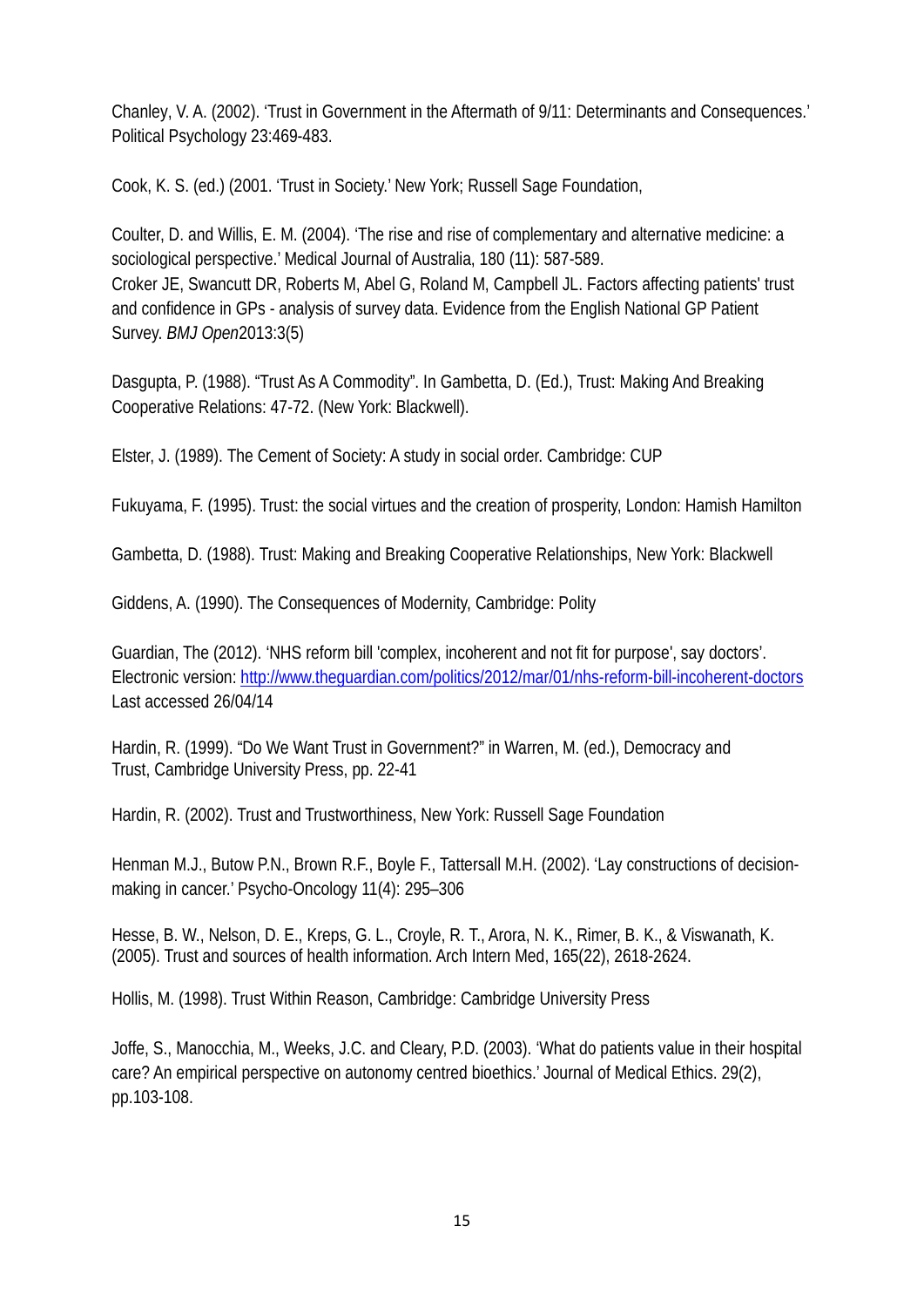Ladd, J. M. (2010) Why Americans Distrust the News Media and How it Matters, Princeton: Princeton University Press

Kai, J. & Crossland, A. (2001). Perspectives of people with enduring mental ill health from a community-based qualitative study. British Journal of General Practice, September, 730-736.

Kreps, D.(1997), "Intrinsic Motivation and Extrinsic Incentives", in American Economic Review 87(2): pp. 359-364

Luhmann, N. (1979), Trust and Power: Two Works, Chichester: Wiley

Mainous AG, Baker R, Love MM, Gray DP, Gill JM. (2001). 'Continuity of care and trust in one's physician: evidence from primary care in the United States and the United Kingdom.' Fam Med 33:22-7.

McKinstry, B., Ashcroft R., Car J., Freeman, G. & Sheikh A. (2006) Interventions for improving patients' trust in doctors and groups of doctors. Cochrane Database of Systematic Reviews Issue 3. Art. No.: CD004134. DOI: 10.1002/14651858.CD004134.pub2.

Mead N, Roland M. (2009). Understanding why some ethnic minority patients evaluate medical care more negatively than white patients: a cross sectional analysis of a routine patient survey in English general practices. *British Medical Journal*, 339(163), b3450-. eScholarID[:5876](http://www.manchester.ac.uk/escholar/uk-ac-man-scw:5876)

Milner, H., (2002), Civic Literacy: How Informed Citizens Make Democracy Work, Hanover, University Press of New England

Nye, J., Zelikow, P., and King, D. (1997) Why People Don't Trust Government, Massachusetts: Harvard University Press

Pattie, C.J., and Johnston, R.J., (2001), "Losing the voters' trust: evaluations of the political system and voting at the 1997 British General Election", in British Journal of Politics and International Relations, 3: pp. 191-222.

Royal College of General Practitioners (RCGP) (2013), 'Patient care compromised as funding for general practice slumps across the UK'. Electronic version: [http://www.rcgp.org.uk/news/2013/november/patient-care-compromised-as-funding-for-general](http://www.rcgp.org.uk/news/2013/november/patient-care-compromised-as-funding-for-general-practice-slumps-across-the-uk.aspx)[practice-slumps-across-the-uk.aspx](http://www.rcgp.org.uk/news/2013/november/patient-care-compromised-as-funding-for-general-practice-slumps-across-the-uk.aspx) Last accessed 26/04/14

Stoneman P. (2008) This Thing Called Trust - Civic Society in Britain. Sage: London

Tanner F; Foy R; Harrison W. 'Wads up, doc'–trends in British newspapers' reporting of general practitioners' pay. Primary Health Care Research and Development. 2010; 11 (04):405-409.

Tarrant, C., Stokes, T., & Baker, R. 2003, "Factors associated with patients' trust in their GP: a crosssectional survey", British Journal of General Practice, vol. 53, pp. 798-800